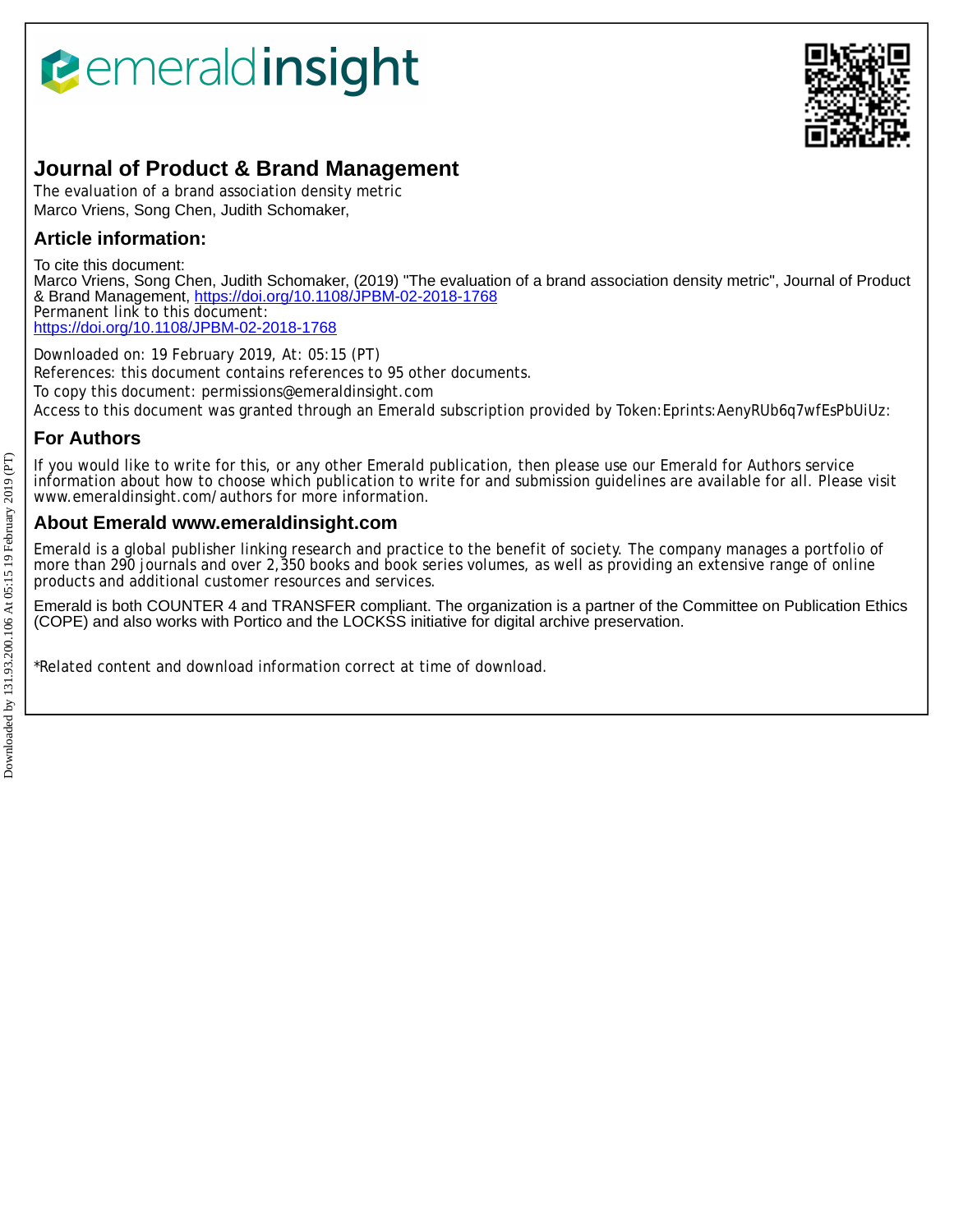## The evaluation of a brand association density metric

Marco Vriens

Department of Marketing, University of Wisconsin La Crosse, La Crosse, Wisconsin, USA

Song Chen

Department of Mathematics, University of Wisconsin La Crosse, La Crosse, Wisconsin, USA, and

Judith Schomaker

Faculty of Social and Behavioral Sciences, Section, Health, Medical and Neuro-psychology, Leiden University, The Netherlands

#### **Abstract**

Purpose – The purpose of this paper is to propose a new brand association density metric and evaluate its performance in terms of correlations with recall, consideration, brand equity and market share and to compare different data collection methodologies to identify brand associations.

Design/methodology/approach - The authors present results from two studies covering three product categories. The authors use an open free association question and associations to a set of pre-defined brand attributes. The responses to the open free format question are text-mined prior to further analysis.

Findings - The authors find that the brand association density metric performs better than a metric that only uses the number of distinct associations. The authors also find that these metrics work best when derived from open free association data.

Practical implications – First, in addition to focusing on trying to build specific brand associations in consumers' minds, it may be equally important, if not more important, to manage the number and inter-connectedness of the brand's associations. Second, firms should complement their existing survey approaches with open-ended free association questions.

Originality/value – The brand association density concept presented is believed to be new. The empirical comparison between the use of free association to pre-defined attributes is also new.

Keywords Brand associations, Brand equity, Brand image, Measurement, Brand performance, Brand choice

Paper type Research paper

#### Introduction

Consumer-based brand equity (CBBE) is a key concept in marketing (Hoeffl[er and Keller, 2003](#page-11-0)) and has been linked to several positive business outcomes, including: brand extension potential [\(Aaker and Keller, 1990\)](#page-10-0), willingness to pay a premium [\(Yoo and Donthu, 2001\)](#page-13-0), Word-of-mouth (WOM) recommendation [\(Vazquez](#page-12-0) et al., 2002), slower advertising wear-out effects [\(Campbell and Keller, 2003\)](#page-10-1), reduced firm risk (Rego et al.[, 2009](#page-12-1)), usage and purchase intention ([Cobb-](#page-11-1)[Walgren](#page-11-1) et al., 1995; [Vriens and Martins Alves, 2017\)](#page-12-2), sales [\(Attaman and Ülengin, 2003\)](#page-10-2) and positive stock returns [\(Madden](#page-11-2) et al., 2006; [Mitzik and Jacobson, 2008\)](#page-11-3). Several brand equity conceptualizations have been proposed: e.g. using scanner data ([Kamakura and Russell, 1993\)](#page-11-4), using conjoint [\(Cobb-Walgren](#page-11-1) et al., 1995; [Ferjani](#page-11-5) et al., 2009) and several derived from Aaker'[s \(1991\)](#page-10-3) or Keller'[s \(1993\)](#page-11-6) conceptualizations ([Yoo and Donthu, 2001](#page-13-0); [Netemeyer](#page-12-3) et al., [2004;](#page-12-3) Pappu et al.[, 2005;](#page-12-4) [Baalbaki and Guzman, 2016](#page-10-4); [Christodoulides](#page-11-7) et al., 2015). In these latter frameworks, brand

The current issue and full text archive of this journal is available on Emerald Insight at: www.emeraldinsight.com/1061-0421.htm



Journal of Product & Brand Management © Emerald Publishing Limited [ISSN 1061-0421] [DOI [10.1108/JPBM-02-2018-1768\]](http://dx.doi.org/10.1108/JPBM-02-2018-1768)

equity is seen as multi-dimensional; the dimensions include brand image [associations that can differ in terms of favorability, strength and uniqueness [\(Keller, 1993\)](#page-11-6)] and perceived product quality and unaided awareness, both which can be viewed as associations as well. Hence, brand managers need to understand the role of brand associations.

Branding is memory-based [\(Walvis, 2008\)](#page-13-1), and according to the spreading activation theory (SAT), memory retrieval depends on the spreading of activation in an associative network consisting of nodes [\(Quillian, 1967](#page-12-5); [Collins and Loftus, 1975](#page-11-8); [Anderson,](#page-10-5) [1983](#page-10-5); [Nelson](#page-11-9) et al., 1993; [Janiszewski and Van Osselaer, 2000](#page-11-10); [Heckler](#page-11-11) et al., 2014). Nodes refer to concepts (e.g. brand associations) in a semantic network. When a buyer is cued by something associated with a brand, this then activates that brand: for example, "I need toothpaste" may evoke the association Colgate. The more associations a brand has in a consumer's mind, the easier it will be for a consumer to recall and consider the brand ([Nedungadi, 1990;](#page-11-12) [Coates](#page-11-13) et al., 2004; [Walvis, 2008](#page-13-1)).

Conflict of interest: On behalf of all authors, the corresponding author states that there is no conflict of interest.

The authors would like to thank Colin Ho and Claudia Meillat for their help with the data collection and coding. The authors would like to thank Professor Jan-Benedict Steenkamp and two anonymous reviewers for their helpful and productive feedback.

Received 24 February 2018 Revised 8 October 2018 Accepted 9 October 2018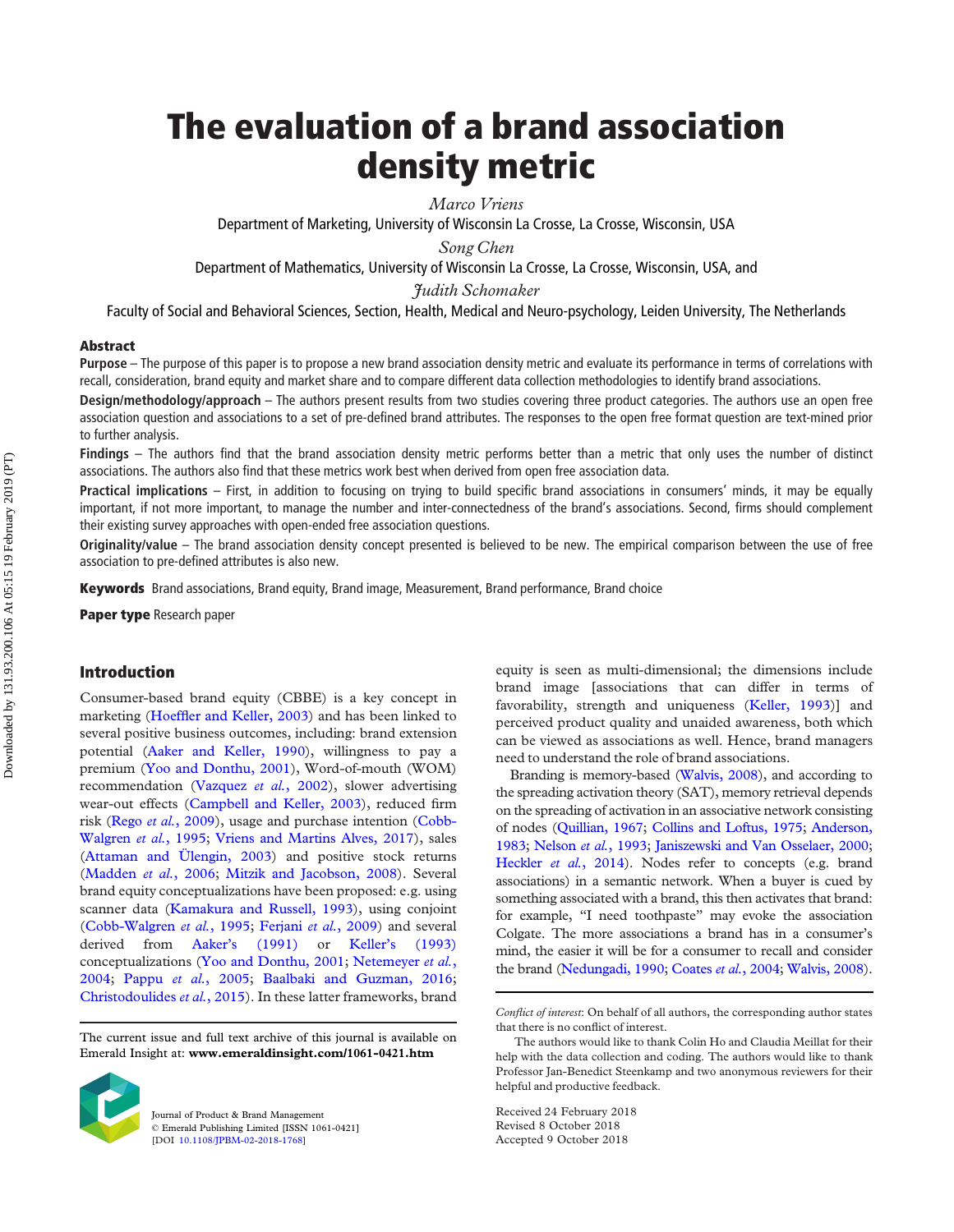Brands that are evoked or recalled first are more likely to be chosen ([Thelen and Woodside, 1997](#page-12-6); [Woodside and Trappey,](#page-13-2) [1992](#page-13-2); [Duncan, 2006](#page-11-14); [Walvis, 2008\)](#page-13-1), and hence, purchased.

This theory has two features that to our knowledge have not yet or not fully been investigated: inter-connectedness and chaining. Chaining and inter-connectedness refer to the fact that associations can be linked to the brand, but they can also be linked to each other. [Nelson](#page-11-9) et al. (1993) studied the impact of inter-connectivity on recall and they found that brands with more inter-connectivity and smaller number of associations led to a higher recall, relative to brands with less inter-connectivity and more associations. No research has investigated a potential effect on consideration and market shares.

More recently, neuroscientific studies have confirmed that such spreading of activation depending on associations also happens in the brain [\(Tompary](#page-12-7) et al., 2016; [Eichenbaum,](#page-11-15) [2017;](#page-11-15) Chen et al.[, 2015](#page-10-6)).

The paper aims to make the following contributions to the brand associations literature:

- We conceptualize and evaluate a new aggregate-level brand association density measure that combines the number and inter-connectedness of associations into one measure, and we evaluate its reliability and correlations with relevant business metrics such as unaided recall, consideration, attitudinal brand equity and market shares. Unaided recall has been proposed as an important element of CBBE ([Cohen, 1966;](#page-11-16) [Alba and Marmorstein, 1987](#page-10-7); [Nedungadi,](#page-11-12) [1990;](#page-11-12) Esch et al.[, 2012;](#page-11-17) [Krishnan](#page-11-18) et al., 2013). Consideration has been studied in the literature as an important step in consumer decision-making as well ([Nedungadi, 1990](#page-11-12); [Ballantyne](#page-10-8) et al., 2007; [Veloutsou](#page-12-8) et al., [2013\)](#page-12-8). Other existing measures such as the attitudinal equity index ([Hofmeyr](#page-11-19) et al., 2008) have shown high correlations with market share. Market share, of course, is the ultimate measure of success and the literature has voiced the need for more results of brand equity on market shares (Kim [et al.](#page-11-20), [2003;](#page-11-20) [Reynolds and Philips, 2005\)](#page-12-9).
- Brand associations can be captured by using a set of predefined attributes: respondents can be asked to indicate to say yes or no; or they may be asked to rate the degree to which they believe an association (attribute) pertains to a brand. An alternative is the use of an open-ended free association format question that will simply ask a respondent what associations come to mind when thinking of a brand. We compare the results from using an open free association question with results from using predefined attributes. The evaluation of an open-ended free association question is of practical importance. Each may result in incomplete or partially biased results. Pre-defined attributes often are long sections within surveys which can be tedious to complete and rating scales are vulnerable to response style biases ([Sonnier and Ainslie, 2011](#page-12-10)). The respondent may associate the brand with attributes that are not included in the pre-defined list. However, respondents may not give all the associations that come to their mind when responding to a free association question.

Below, we first discuss the SAT. Specifically, how elements of this theory are now supported by brain and neuro-scientific research and the importance of the concept of interconnectedness. Second, we review the extant empirical findings that will demonstrate the gaps in the brand association literature: i.e. the quantification of the interconnectedness and the empirical correlation of brand association density with a variety of marketing metrics. After discussing our hypotheses, we present the results of two studies across three product categories.

#### The spreading activation theory

Neuroscientific findings have suggested that many brand decisions are memory-based [\(Walvis, 2008\)](#page-13-1) and likely driven by long-term memory ([McClure](#page-11-21) et al., 2004). An early but still influential theory, the SAT, was proposed by [Quillian \(1967\)](#page-12-5), and later refined by [Collins and Loftus \(1975\).](#page-11-8) Other memory theories exist but are more difficult to translate into practical brand metrics while the SAT remains very powerful in explaining data [\(McNamara, 1992\)](#page-11-22). The SAT has several key elements:

 The SAT views memory search as a network of associations: If two associations are connected then the activation of one association can evoke another association. For example, when a consumer becomes aware of an association (I need whiter teeth), a category (I need toothpaste) or a brand (last time I bought Colgate) that association will spread to other associations in long-term memory if it is connected to those other associations ([Collins and Loftus, 1975](#page-11-8); [Ratcliff and](#page-12-11) [McKoon, 1994\)](#page-12-11). As argued and demonstrated, brands can evoke various associations, but associations can also evoke (various) brands ([Holden and Lutz, 1992](#page-11-23)).

There are some brain research studies that have been able to support this component of the SAT. [Eichenbaum \(2017\)](#page-11-15) argues that neuroscience has revealed organizational (e.g. associative) structures and mechanisms within the brain that guide, encode and retrieve information. Ison et al. [\(2015\)](#page-11-24) show that single neurons in the hippocampus encode concept-to-concept associations. [Staresina and Davachi](#page-12-12) [\(2008\)](#page-12-12) show that the magnitude of hippocampal activation is correlated with the number of associations in memory. 'Re-activation of neural memory traces, i.e. memory reinstatement, in the human medial temporal lobe, depends on cue-associations [\(Tompary](#page-12-7) et al., 2016), and can further consolidate the memory trace [\(Eichenbaum, 2017\)](#page-11-15). Positive brand associations (e.g. the logo of a favorite brand) can activate the reward system in the brain, including the striatum [\(Schaefer and Rotte, 2007](#page-12-13); [Schaefer](#page-12-14) et al., 2011), and activate the corresponding value representations in the brain, affecting decision-making accordingly ([Rangel](#page-12-15) et al., [2008\)](#page-12-15). Finally, Chen et al. [\(2015\)](#page-10-6) show that the specific firing of neurons can predict a specific association (e.g. the association "innovative" will have a different firing pattern than the association "competent").

 A feature, which we believe is somewhat ignored in the branding literature, is the concept of inter-connectedness and chaining ([Collins and Loftus, 1975](#page-11-8); [Nelson](#page-11-9) et al., [1993](#page-11-9); John et al.[, 2006\)](#page-11-25). Associations can be linked to a focal stimulus, e.g. cavity protection could evoke the Colgate brand. However, associations can also be linked to each other. For example, "clean" and "fresh" may both be linked to Colgate but "clean" and "fresh" could also be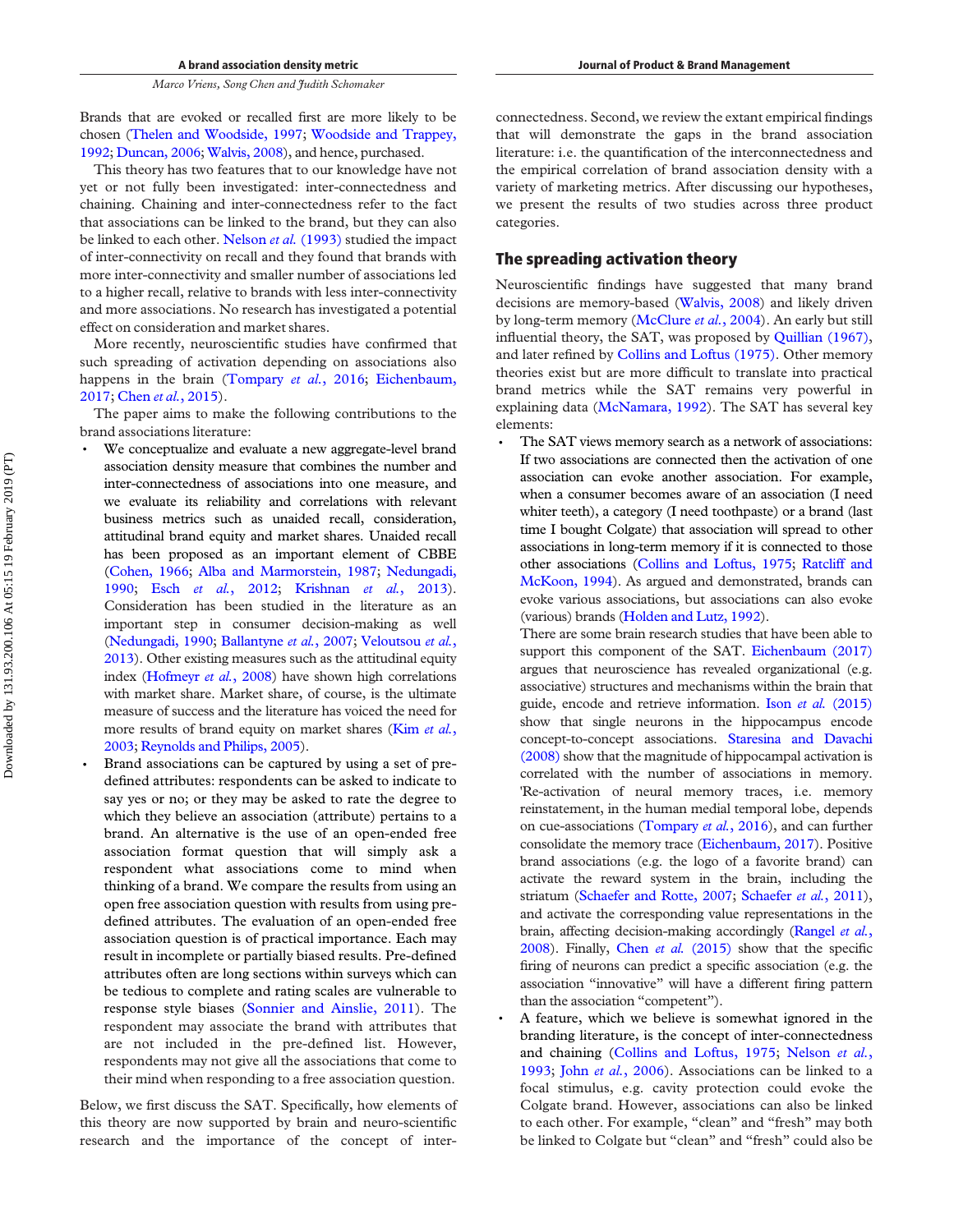linked to each other. [Nelson](#page-11-9) et al. (1993) show that this feature of the SAT matters: the more inter-connections, the more likely it is the focal stimulus will be activated. They studied both target set size (i.e. the number of associations) and the inter-connectivity (measured independently) via an experimental design, in terms of their effect on recall. In their experiments, interconnectivity is more important than target set size: i.e. recall is higher for brands with "more inter-connectivity and a smaller target set size" relative to brands with "less inter-connectivity and a higher target set size".

Expanding on this notion, [Walther \(2002\)](#page-13-3) proposed a spreading attitude effect proposing that associations can work through chains: i.e. association A could be linked to association B, which could be linked to association C (the focal stimulus). [Dimofte and Yalch \(2011\)](#page-11-26) assessed whether associations that are not directly linked to the focal stimulus can help evoke the focal stimulus if they are related to an association that is directly connected to the focal stimulus. For example, the association "fresh" could be linked to the association "clean" and "clean" could be linked to Colgate: and as such "fresh" may increase the likelihood of Colgate being evoked and even enhance liking [\(Dimofte and Yalch, 2011\)](#page-11-26). Studies of associative memory have shown that a network of associations (sometimes also referred to as schema) can indeed lead to the retrieval of related items. For example, participants asked to recall items they saw in a previously visited office, falsely reported seeing a telephone and pencils, through their strong association with an office space [\(Brewer and Treyens, 1981](#page-10-9)). [Zeithamova](#page-13-4) et al. [\(2012\)](#page-13-4) found that the associative organization in the brain supports direct and indirect associations.

See [Figure 1](#page-3-0) for an illustration of the number of associations and their possible inter-connectedness.

#### <span id="page-3-0"></span>Figure 1 An illustration of the brand associations



Colgate

 Another feature of this theory includes criticality, which can be interpreted as the strength of the link: e.g. cavity protection may be more likely to evoke toothpaste than fresh breath will.The number of associations may be more important than the criticality. A study by [Alba and](#page-10-7) [Marmorstein \(1987\),](#page-10-7) for example, showed that the sheer number of associations was more important than having fewer but more important associations.

The first two elements of SAT, although by no means conclusive, are consistent neuroscientific research findings.

#### Previous research on Brand associations

Previous studies have examined the impact of the number and type of brand associations on brand recall, brand equity and future purchase intentions. These previous studies along with some summary features of the study design are shown in [Table I.](#page-4-0)

[Krishnan \(1996\)](#page-11-27) tested four hypotheses on eight product categories. When comparing high equity brands with low equity brands, high equity brands have more associations, net positive associations, unique associations and associations from direct experiences. The brand associations were identified using a free association method (eliciting both positive and negative associations). Uniqueness was analytically determined. The results showed that high equity brands yielded, on average, a higher number of associations relative to weaker brands. In seven out of the eight categories, the "number of associations" hypothesis was confirmed [\(Krishnan, 1996](#page-11-27)). The results with respect to valence were less clear. Only in four out of the eight categories did the high equity brand have a higher net positive valence. The results with respect to uniqueness and origin of the associations were even weaker. [Chen \(2001\)](#page-10-10) investigated the impact of brand associations empirically using a free association task (using a student sample). Respondents were also asked to rank their three most preferred associations. Each association was



**Crest**.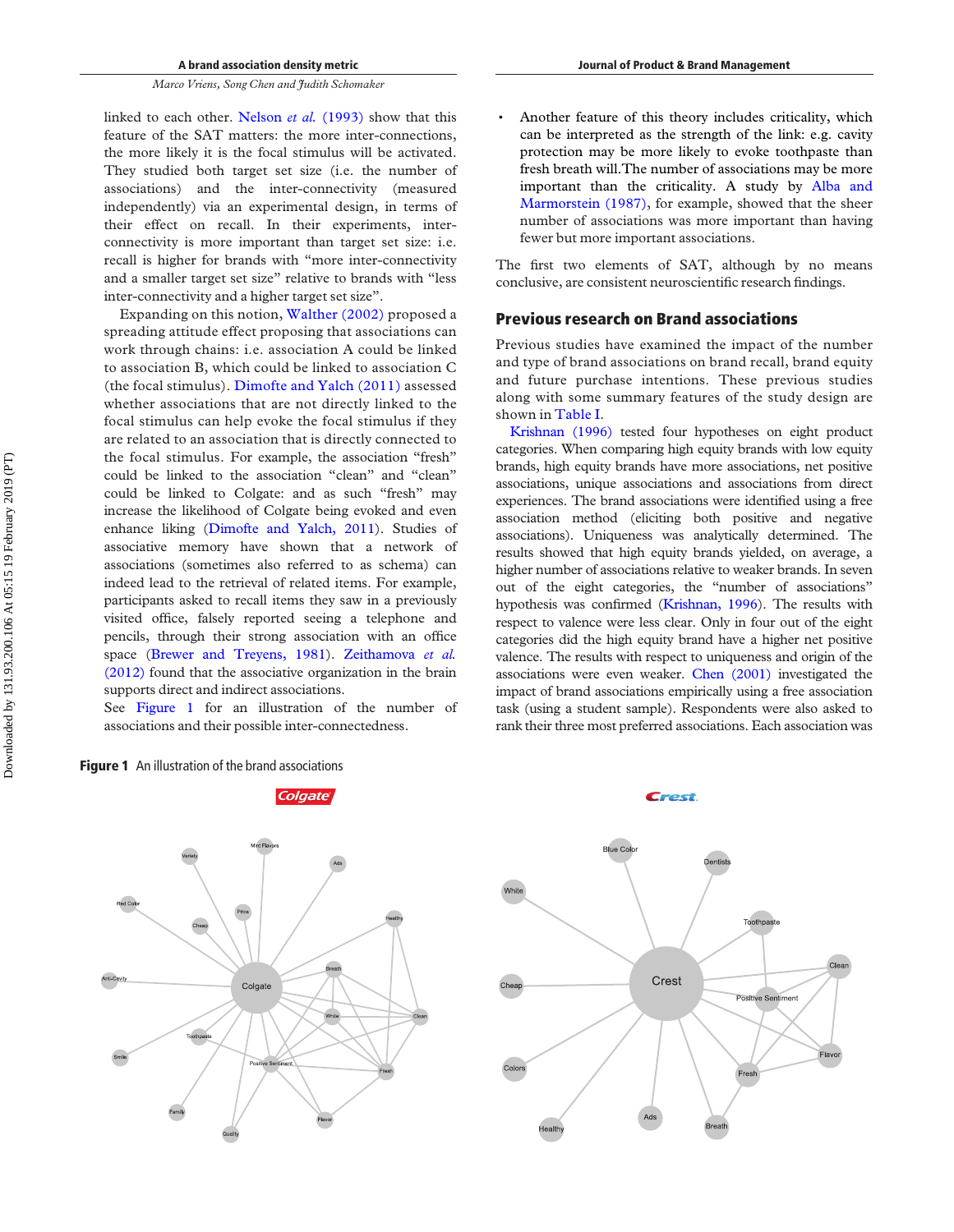Table | Overview of brand associations studies Table I Overview of brand associations studies

<span id="page-4-0"></span>

|                                                |                                                                                 |                                                                      |                                                                | No.of                  |                        |                                                     |                                  |
|------------------------------------------------|---------------------------------------------------------------------------------|----------------------------------------------------------------------|----------------------------------------------------------------|------------------------|------------------------|-----------------------------------------------------|----------------------------------|
| Studies                                        | Methodology                                                                     | Dependent variable Analysis                                          |                                                                | associations           |                        | Uniqueness Valence/Favorability Inter-connectedness |                                  |
| Krishnan (1996)                                | Open free association question                                                  | Brand equity                                                         | t-test comparing high equity with<br>low equity brands         | Confirmed              | confirmed<br>Partially | Partially confirmed                                 | ≸                                |
| Chen (2001)                                    | Open free association question                                                  | Brand equity                                                         | brands with low equity brands<br>t-test com paring high equity | Confirmed              | $\frac{4}{2}$          | $\widetilde{\geq}$                                  | ≸                                |
| <b>Romaniuk and Sharp</b><br>(2003)            | Associations of pre-defined<br>attributes                                       | Stated loyalty                                                       | number of attributes and stated<br>linear regression between   | Confirmed              | Rejected               | ₹                                                   | $\frac{4}{2}$                    |
|                                                |                                                                                 |                                                                      | loyalty                                                        |                        |                        |                                                     |                                  |
| Romaniuk and Gail<br>lard (2007)               | Associations of pre-defined<br>attributes                                       | Brand equity<br>(preference)                                         | t-test/ANOVA                                                   | ₹                      | Rejected               | ≸                                                   | ₹                                |
| <b>Vieceli and Shaw</b><br>(2010)              | Associations of pre-defined<br>attributes                                       | First recall                                                         | t-test between first and second<br>recalled brand              | Confirmed              | Confirmed              | Confirmed                                           | ≸                                |
| Vieceli (2011)                                 | Associations of pre-defined                                                     | First recall                                                         | t-test between first and second                                | Confirmed              | Confirmed              | Confirmed                                           | $\frac{4}{2}$                    |
|                                                | attributes                                                                      |                                                                      | recalled brand                                                 |                        |                        |                                                     |                                  |
| Schnittka et al. (2012)<br>Koll andvonWallpach | Brand concept mappingvia surveys<br>Open free association question              | Brand equity<br>Brand equity                                         | Linear regression<br>Correlations                              | Confirmed<br>Confirmed | Confirmed<br>≸         | Confirmed<br>Confirmed                              | included but<br>≸                |
| (2013)                                         |                                                                                 |                                                                      |                                                                |                        |                        |                                                     | confounded with<br>otherfeatures |
| Romaniuk and                                   | Scanner data and survey (Pick any/                                              | Past purchases                                                       | Brand-level linear regression                                  | Confirmed              | ₹                      | $\frac{4}{2}$                                       | $\widetilde{\geq}$               |
| Nenycz-Thiel (2013)                            | kout of pre-defined attributes)                                                 |                                                                      |                                                                |                        |                        |                                                     |                                  |
| Romaniuk (2013)                                | Associations of pre-defined<br>attributes                                       | Market share                                                         | Correlation                                                    | Confirmed              | ≨                      | $\frac{4}{2}$                                       | ≸                                |
| Rahman and Areni<br>(2015)                     | Open free association question                                                  | Brand equity                                                         | Linear regression                                              | Confirmed              | ≸                      | Confirmed                                           | ≸                                |
| Mülhbacher et al.<br>(2016)                    | Open free association question                                                  | Brand equity                                                         | fuzzy set qualitative analysis                                 | Confirmed              | Confirmed              | Confirmed                                           | ≸                                |
| Stocchi et al. (2016)                          | Associations of pre-defined<br>attributes                                       | Recognition                                                          | Ouasi-experiment                                               | Confirmed              | ≨                      | $\widetilde{\geq}$                                  | ≨                                |
| This study                                     | Open free association question and<br>associations of pre-defined<br>attributes | consideration, brand<br>equity and market<br>First mention,<br>share | t-test and correlations                                        | Confirmed              | Rejected               | $\frac{4}{2}$                                       | Confirmed                        |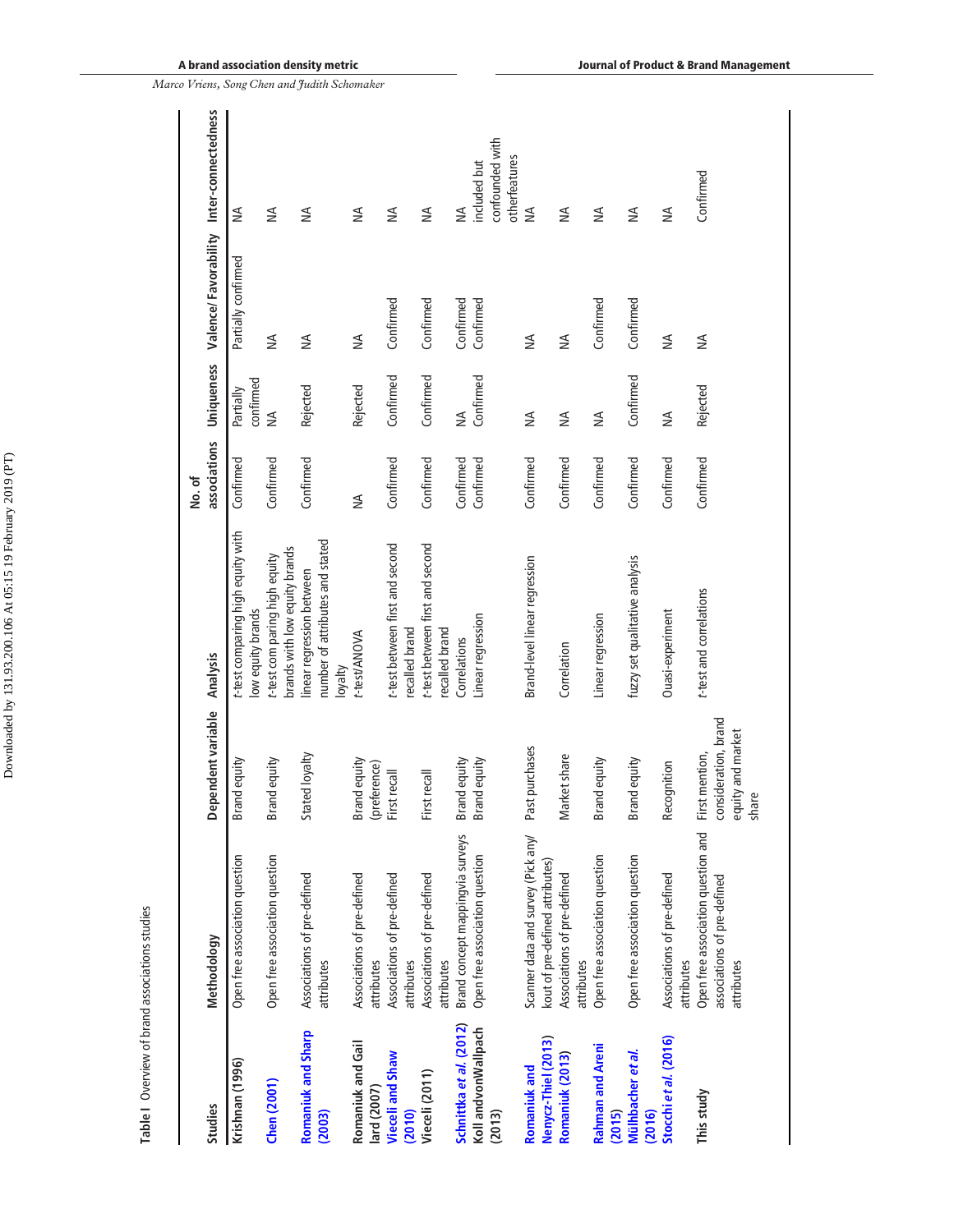then weighted by preference rank resulting in a weighted number of associations. The t-tests were performed to compare the weighted sum of associations between low equity and high equity brands. For example, Nike (considered a high equity brand) was compared with Jump (a low equity brand). The number of associations was higher for high equity brands. [Romaniuk and](#page-12-16) [Sharp \(2003\)](#page-12-16) investigated how brand loyalty was related to the number of brand perceptions. They compared several models:

- to what extent does a brand's association with a specific brand perception correlate with loyalty;
- to what extent do a group of brand associations correlate with loyalty; and
- to what degree does the number of brand associations correlate with loyalty.

Using linear regression-analysis they found adjusted  $R^2$  values of 0.45, 0.57 and 0.82, respectively. [Romaniuk and Gaillard](#page-12-23) [\(2007\)](#page-12-23) studied across eight categories the difference in unique associations between preferred and non-preferred brands and found no significant difference in all but one category. [Romaniuk](#page-12-24) et al. (2007) studied 17 categories and replicated the results of [Romaniuk and Gaillard \(2007\)](#page-12-23). [Vieceli and Shaw](#page-12-17) [\(2010\)](#page-12-17) studied one category and compared differences between first recalled brand versus other brands. They found significant results for both the number of associations, the valence (number of positive associations) and the uniqueness of associations. [Vieceli \(2011\)](#page-12-25) using the same methodology as [Vieceli and Shaw \(2010\)](#page-12-17) found significant differences between the first recalled brand versus other brands for the number of associations, the valence and the uniqueness of associations. [Schnittka](#page-12-18) et al. (2012) proposed an advanced brand concept mapping approach that adds to the approach of John [et al.](#page-11-25) [\(2006\)](#page-11-25) by adding the element of association favorability. They also developed an overall brand association network value (BANV) metric that they correlated with brand purchase intention and brand probability (derived from a choice-based conjoint). Various specifications of the BANV metric were evaluated. The correlations with purchase intent varied between 0.26 and 0.36, whereas the correlations with the conjoint brand probability varied between 0.16 and 0.24. [Koll](#page-11-29) [and von Wallpach \(2013\)](#page-11-29) investigated the role and impact of brand associations in the context of match, specifically, how well does management's intended brand associations match with what associations consumers have with the brand using an intra-brand approach. Respondents' associations were collected using the unique corporate association valence approach (Spears et al.[, 2006\)](#page-12-26). That is, when exposed to a brand, respondents are instructed to write down words or short phrases that come to mind. They then rate each association on a five-point scale from very positive to very negative (valence). To assess brand-match, each association was evaluated with regards to its fit with management's intentions using the firm's brand handbook. Match was calculated as the ratio between the number of matched associations divided by the total number of associations given by the respondent. The dependent variable is comprised of overall response to the brand, overall affect and behavioral intention. In their first study pertaining to a consumer goods brand, brand response was captured via brand trust, desirability and recommendation integrated into single brand response index. Brand response was modeled as a

function of the number of associations, valence and match. Using all three variables, they explain 31 per cent of the variance, but the match coefficient was non-significant. Even a match-only model explains a negligible amount of variance. Valence and number of associations were both statistically significant in the model. A second study pertained to a hotel brand. In this study two brand response variables were used: one brand index comprised of trust, desirability and recommendation, and the second used a brand utility value derived from a conjoint exercise. In the brand index model, match was not significant. In the conjoint model it was significant, but its effect was rather small. In both models the number of associations and valence were statistically significant. [Romaniuk and Nenycz-Thiel \(2013\)](#page-12-19) compared the number of associations between consumers who were 100 per cent loyal to a brand versus consumers who also bought other brands. The number of associations differed significantly across these two groups (across 12 brands and two categories). [Romaniuk \(2013\)](#page-12-20) analyzed data on soft drink brands (evaluated on ten associations) and found a correlation of 0.74 between the number of associations and market share. [Mülhbacher](#page-11-28) et al. (2016) studied sport shoes using a free association question. They found a meaningful relationship between brand strength and a number of associations and uniqueness and favorability of associations. [Rahman and Areni](#page-12-21) [\(2015\)](#page-12-21) studied the impact of brand associations generated by the free association technique. They grouped association into five buckets:

- 1 sub-brand associations;
- 2 parent brand associations;
- 3 category associations;
- 4 semantic associations; and
- 5 competition associations.

A regression analysis showed that sub-brand associations, parent brand associations and category associations significantly affect a brand's overall rating. In their study, associations were weighted by importance as indicated by the order of elicitation and by valence as indicated by the respondents. However, no results on regressions without weighting or valence were reported. As the authors state, their approach is lengthy, likely too expensive because it makes use of individual coders, and the construction of various composite variables (e.g. a parent brand association number) make it less intuitive and more prone to errors.

There is not much research on whether the number of associations is correlated to market share. [Romaniuk \(2013\)](#page-12-20) reports a correlation 0.74 between her mental market share metric and actual market share.

The concept of uniqueness is not defined in the SAT, and the empirical findings are mixed. Some found uniqueness to have an effect [\(Carpenter](#page-10-11) et al., 1994; [Vieceli and Shaw, 2010](#page-12-17); [Vieceli, 2011](#page-12-25); [Koll and von Wallpach, 2013;](#page-11-29) [Mülhbacher](#page-11-28) et al., [2016;](#page-11-28) [Van der Lans](#page-12-27) et al., 2016), while others did not [\(Romaniuk and Gaillard, 2007;](#page-12-23) [Mitzik and Jacobson, 2008](#page-11-3); [Romaniuk](#page-12-24) et al., 2007). To date, there are no neuro-scientific studies that have looked at the impact of unique associations (Plassmann et al., 2011).

The empirical research confirms the importance of positive valence on recall [\(Vieceli and Shaw, 2010;](#page-12-17) [Vieceli, 2011](#page-12-25)) and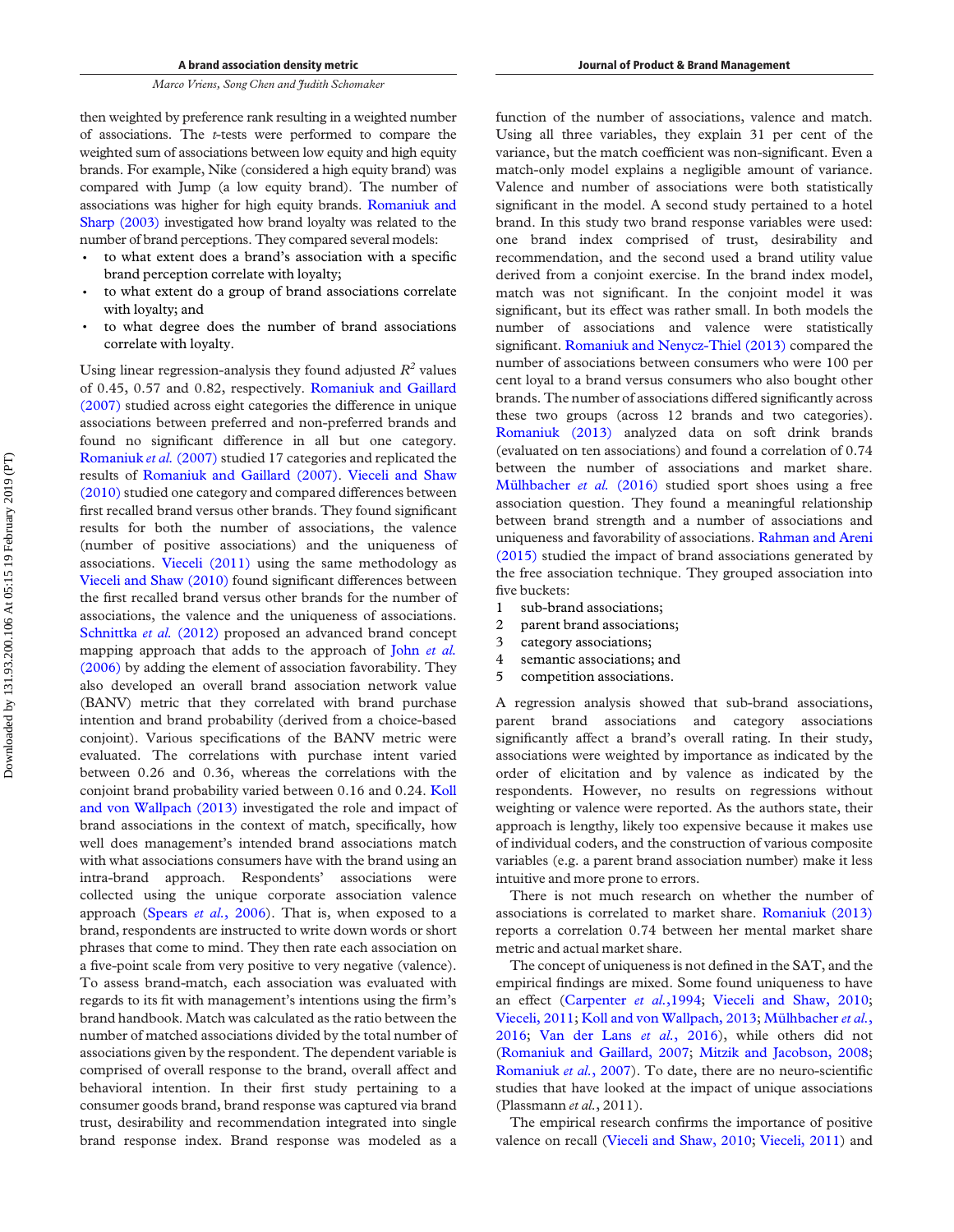brand equity ([Schnittka](#page-12-18) et al., 2012; [Koll and von Wallpach,](#page-11-29) [2013;](#page-11-29) [Rahman and Areni, 2015](#page-12-21); [Mülhbacher](#page-11-28) et al., 2016).

#### A brand association density metric

In most previous studies, the number of associations is calculated at the individual respondent level and then averaged when comparisons are made between groups. For example, strong versus weak brands or users versus non-users, etc. We propose a new aggregate-level brand association metric that we believe better captures the true number of different associations a brand has multiplied (weighted) by the inter-connectedness [\(Figure 1](#page-3-0)). Hence, our metric is based on two components:

- 1 The number of different associations across respondents: If we look at [Table II](#page-6-0) we see that Brand A has 10 different associations counted across respondents, namely, white, red color, smart choice, quality, kids, variety, price, taste, family and trusted. So, this number is directly calculated at the aggregate level. The rationale for that is that each association is an opportunity for the brand to be evoked, which is one possible reason to buy. For Brand B there are also 10 different associations.
- 2 *A* measure of inter-connectedness: Also, note that each respondent for Brand A only gave one association. Hence, the average number of associations is 1: i.e. there are no inter-connections. For Brand B the average is 2.5. Hence, there are inter-connections.

As per our proposed metric, the brand association density for Brand A is  $10 \times 1 = 10$ . Brand B also has 10 distinct associations across respondents, but the average number of associations is 2.5. Hence, the brand association density for Brand B is 25.

Our measure is consistent with the SAT [\(Nelson](#page-11-9) et al., 1993) and with the extant neuro-scientific findings, which is deemed important for construct validity [\(Borsboom](#page-10-12) et al., 2004). The way the number of different associations was calculated in most previous studies is also consistent with the SAT. Though less so than our metric because it does not account for both the number and inter-connectedness of associations.

To empirically evaluate our new metric, we use both an open free association question and we use structured responses to a

<span id="page-6-0"></span>Table II Illustration of number of distinct associations and brand density

| <b>Brand A</b> |              |                                                   | <b>Brand B</b>                       |
|----------------|--------------|---------------------------------------------------|--------------------------------------|
|                |              | Respondents Associations Respondents Associations |                                      |
| 1              | White        | 1                                                 | White, red color and price           |
| 2              | Red color    | 2                                                 | Red color, family and<br>taste       |
| 3              | Smart choice | 3                                                 | Smart choice. Kids and<br>quality    |
| 4              | Quality      | 4                                                 | Quality and price                    |
| 5              | <b>Kids</b>  | 5                                                 | Kids, family and taste               |
| 6              | Variety      | 6                                                 | Variety, price and trusted           |
| 7              | Price        | 7                                                 | Price                                |
| 8              | Taste        | 8                                                 | Taste and trusted                    |
| 9              | Family       | 9                                                 | Family, price, red color<br>and kids |
| 10             | Trusted      | 10                                                | <b>Trusted</b>                       |
| Average        |              | Average                                           | 2.5                                  |

set of pre-defined attributes. An open-ended survey question [\(Boivin, 1986](#page-10-13)), for example, could look like: "Thinking about brand X, please tell us everything that comes to your mind (this can be attributes, logos, usage situations, etc.)". We also used a traditional approach, common in commercial practice, where respondents are shown a list of pre-defined attributes and are asked to indicate which brands they associate with which attribute. The use of rating scales or binary association questions on a set of pre-defined attributes is less consistent with the SAT because we do not know if a respondent had associations other than the ones included in the pre-defined set.

#### Hypotheses

Brands that are recalled first are more likely to be considered and chosen ([Duncan, 2006;](#page-11-14) Nedungadi, 1990; [Walvis, 2008\)](#page-13-1). The empirical evidence to date indicates that a higher number of different brand associations should lead to better recall, consideration, higher attitudinal brand equity [\(Krishnan, 1996](#page-11-27); [Chen, 2001](#page-10-10); [Romaniuk and Sharp, 2003](#page-12-16); [Koll and von](#page-11-29) [Wallpach, 2013](#page-11-29); [Rahman and Areni, 2015](#page-12-21)) and should have higher market shares though no evidence has been published. Based on theoretical [\(Collins and Loftus, 1975\)](#page-11-8), neurological [\(Eichenbaum, 2017;](#page-11-15) [Walvis, 2008\)](#page-13-1), and the empirical research summarized in [Table I](#page-4-0), we aim to test the following hypotheses:

- H1a. The higher the brand association density, the more the brand will be recalled first relative to brands with lower brand association density.
- H1b. The higher the brand association density, the more the brand will be considered relative to brands with a lower brand association density.
- H1c. The higher the brand association density, the higher overall brand equity of that brand relative to brands with a lower brand association density.
- H1d. The higher the brand association density, the higher the market share of that brand relative to brands with a lower brand association density.

As our brand density measure captures both number of associations across respondents and the inter-connectedness, it should lead to more opportunities for a brand to get activated, considered, and chosen relative to just considering the number of different associations or just the inter-connectedness. Hence, as  $H2$  we have:

H2. The correlations between brand association density and recall, consideration, brand equity and market share will be higher than the correlations between a number of different associations and first mention, consideration, brand equity and market share.

We would expect  $H1$  and  $H2$  to hold up for open free association responses and responses from a pre-defined set of brand attributes. Both measurement approaches have their pros and cons. The degree to which our hypotheses can be confirmed under both methods adds to its convergent validity.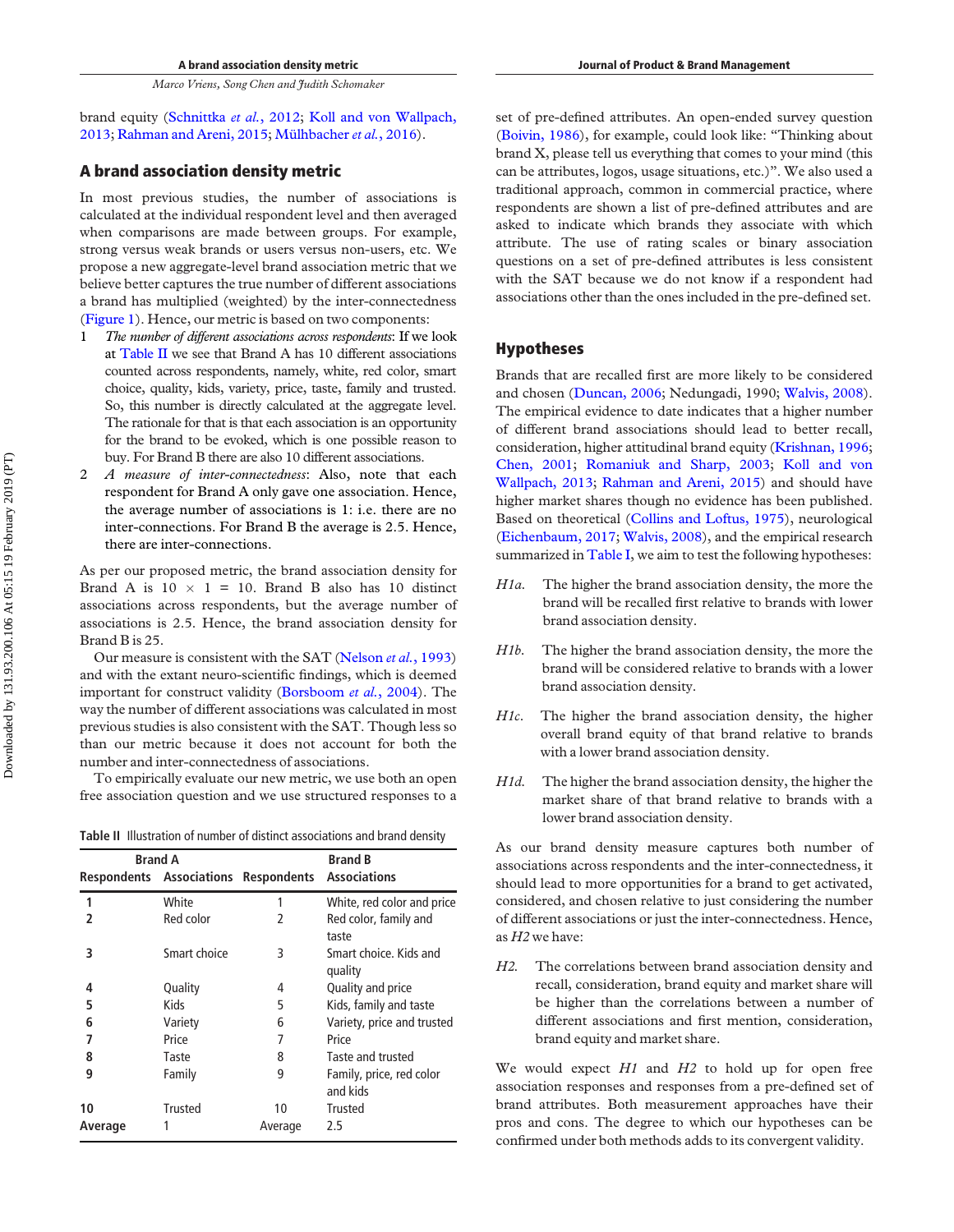Also, comparing the results from an open free format question with the results from pre-defined attributes is of practical interest as indicated in the introduction.

#### Study 1

Study 1 pertained to two product categories: smartphones and beer. For Smartphones, a sample of 400 USA consumers responded to a 15-min device-agnostic survey in November, 2015. The smartphone sample had an average age of 42 with a standard deviation of 13.9, 47.3 per cent were male and 52.7 per cent were female. Respondents had to own a smartphone (non-employer provided) or had to be in the process of acquiring a new smartphone in the next 12 months. We asked respondents which brand they would consider buying for personal use. Respondents could type in any brand and we recorded the order in which brands were entered. This question gave us a measure of brand saliency measured as the first brand that comes to mind (our measure of brand recall). Brand associations were captured via a simple open-ended question. For the two most salient brands and one unconsidered brand, the following prompt was given to the respondent:

We would like you to share your thoughts in your own words or phrases. There is no right or wrong answer. The more detail the better. Please think about brand X. What pops into your mind? It can be images, feelings, anything at all that you like or dislike, positive or negative thoughts.

After their first response respondents were probed once more, "Anything else?". The presentation of the brands was determined randomly to avoid that a dominant brand would always be first. These open free association responses were text analyzed. Such open free response questions have been found to be reliable ([Olsen and Muderrisoglu, 1979](#page-12-28); [Haddock and](#page-11-30) [Zanna, 1998\)](#page-11-30). This approach to free association is common in marketing research ([Rahman and Areni, 2015\)](#page-12-21) and has been found to yield more associations than other methods [\(McNamara, 1992;](#page-11-22) [Steenkamp and Van Trijp, 1997\)](#page-12-29). In total, we covered seven smartphone brands in our study as follows: Samsung, Apple, LG, Motorola, HTC, Nokia and Blackberry. Respondents also evaluated these brands on a set of pre-defined brand attributes. The brand attributes were provided by one of the category brands and constituted what they would typically include in a brand survey. We had eight emotional statements and eight functional statements. Statements that are predefined as "emotional" are very common in commercial brand surveys and have been shown to be relevant [\(Ebrahim](#page-11-31) et al., [2016\)](#page-11-31).

A similar survey design was used for the beer survey  $(N =$ 900). The sample consisted of 68 per cent men and 32 per cent women, and the average was 39 years with a standard deviation of 10. The beer market is more complicated as there are not only many brands and sub-brands but also the consumption of beer is occasion-driven. To reflect that, we defined three consumption occasions. Ideally, we would want to weigh the results based on the occasion frequency, but we did not have access to such data. The brand attributes were provided by one of the category brands and constituted what they would typically include in a brand survey. We had eight emotional statements and eight functional statements. See [Table III](#page-7-0) for a list of the pre-defined attributes used for the beer and smartphone study.

<span id="page-7-0"></span>Table III Pre-defined Brand attributes

| <b>Functional</b>               | <b>Emotional</b>                  |
|---------------------------------|-----------------------------------|
| Reer                            |                                   |
| High alcohol content            | Lose all inhibitions              |
| Light taste                     | Socialize more easily             |
| <b>Complex flavor</b>           | Valuable moments with loved ones  |
| <b>Full bodied flavor</b>       | Escape from daily hassles         |
| <b>Premium quality</b>          | Part of my daily routine          |
| Low calories                    | Feel like a true connoisseur      |
| Smooth to drink                 | Reflects a superior lifestyle     |
| Unique taste                    | Boost of energy                   |
| <b>Smartphones</b>              |                                   |
| Good pre-loaded apps            | Add fun to everyday life          |
| Long battery life               | Getting things on the move        |
| <b>Good sized screen</b>        | Conveys a sophisticated lifestyle |
| User-friendly display           | Be ahead of the pack              |
| Lightweight                     | Manages the necessities of life   |
| Very durable                    | To always have help close by      |
| <b>Very innovative features</b> | Feel part of life around me       |
| <b>Superior camera</b>          | Expands my social interactions    |

#### Text analytics/coding protocol

The verbatim from the open-ended questions were analyzed using a combination of IBM SPSS Text Analysis for Survey software and manual coding. The software uses natural language processing, which analyzes text as phrases and sentences whose grammatical structure provides context for the meaning of a response. The tool automatically locates and collects key terms from responses into concepts (e.g. "easy", "fast" and "sound"). It also collects these items into higher level groupings of types and patterns. Types are a collection of similar terms such as positive comments (e.g. "excellent", "good" and "like") or negative comments (e.g. "bad" and "dislike"). Patterns are combinations of concepts and types, such as positive comments about "sound." While extraction of concepts, types and patterns is automatic, the user can finetune the extraction (e.g. requesting for extractions that the tool may miss, defining synonyms and excluding words from extraction). We also manually reviewed the written responses and created the association categories. Two researchers independently reviewed the responses and created the set of different associations. They compared their results and resolved any discrepancies. For our study, the size and the nature of the responses (i.e. respondents just write down associations; there are no or few full sentences), manual coding is very doable. In cases of extreme large sample sizes where manual coding would not be practically feasible, we can rely on more sophisticated text analytics protocols (Chen et al.[, 2018\)](#page-10-14). In the final step, we created categories from the extracted results based primarily on frequency.

#### Evaluation

First, we evaluated our brand association metrics on splitsample reliability. To ensure each of our metrics is reliable, we calculate an aggregate split sample reliability. For the number of associations, we calculate reliability by a simple across brands between samples correlation based on the total number of associations and an across brands Jaccard's coefficient based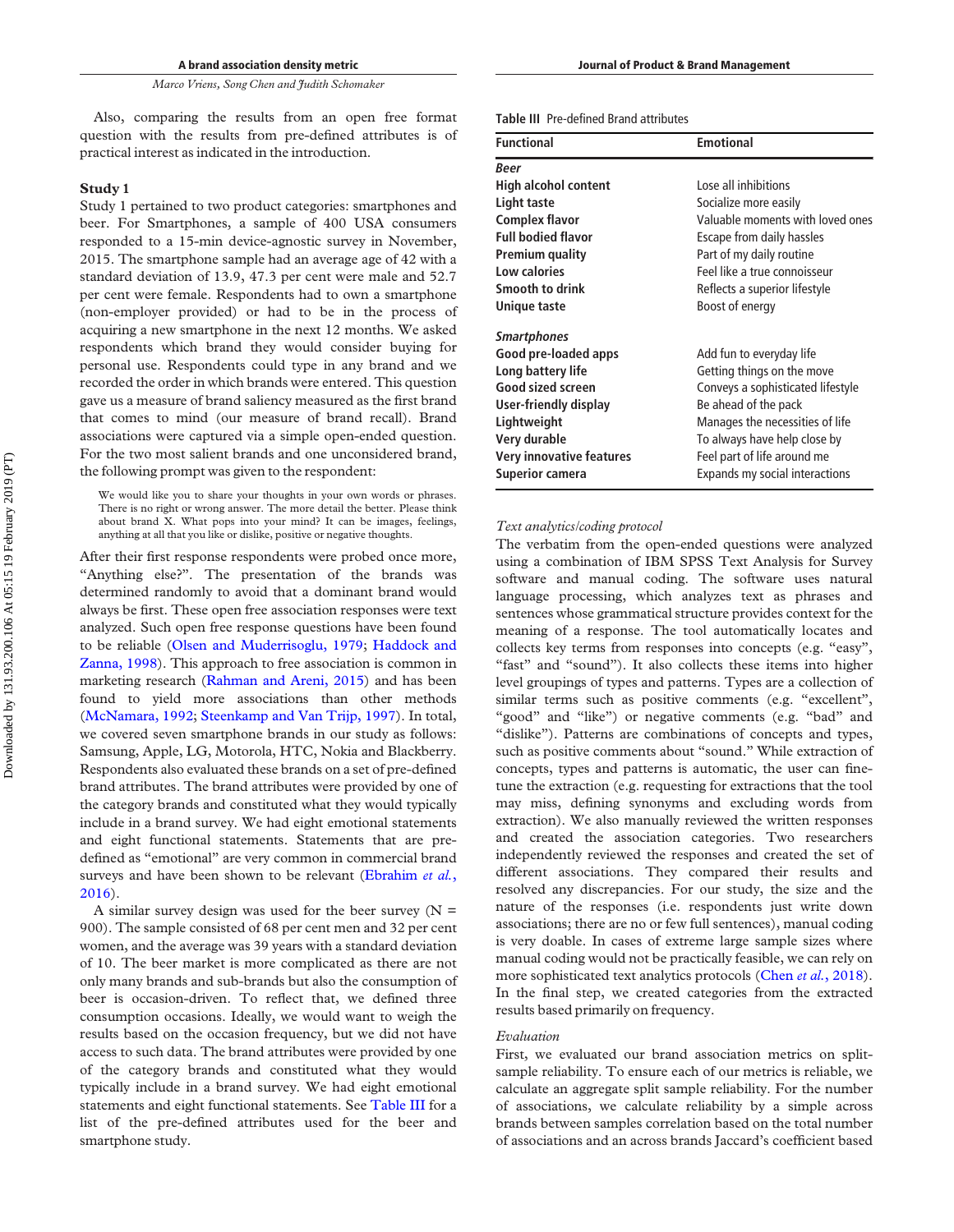on exact matches. For brand association density, we simply calculated an across brands between samples reliability. All reliability results were very high (ranging from 0.83 to 0.99).

Second, as our brand association density metric is an aggregate level metric we can only evaluate this metric at the aggregate level. We evaluate our metrics via correlations as follows: recall as measured by the percentage that the brand is mentioned first; consideration rate; attitudinal brand equity [\(Hofmeyr](#page-11-19) et al., 2008); and actual market share numbers. These metrics were decided because theory predicts these affect recall, consideration and choice (i.e. market share). Also, because unaided recall, brand consideration and brand equity are typical components of commercial brand studies commissioned by global brands. For any managerial useful metric, a correlation with market share is key. In Study 1 pertaining to beer and smartphones, the source of the market share data was Nielsen and it was provided to us by one of the brands.

#### Findings of Study 1

The aggregate level results are shown in [Table IV](#page-8-0). We calculate the correlation of our association metrics with percentage first mention, brand consideration, brand equity metric and market share estimates.

We observe the following. First, for both beer and smartphones, the correlations between the number of brand associations and brand association density with the first mention, brand consideration, brand equity and market shares are as expected. The correlations with brand association density are all positive and (fairly) high. This confirms  $H1a-H1d$ . The brand association density correlations are higher (in all but two cells) than the correlations based on the number of associations. This confirms H2. For beer, the number of associations based on pre-defined attributes seems to work poorly overall. Metrics based on open free association responses correlate more strongly with first mention, brand consideration, brand equity and market shares than those based on responses to pre-defined attributes for both categories. For the number of distinct predefined attributes responses, the correlations cannot even be computed for smartphones, as there is no across brand variation.

#### Study 2

A sample of 401 consumers in Mexico responded to an online survey sent out in the summer of 2016 by market research firm Ipsos. The sample was 100 per cent female (upon request of one of the toothpaste brands who offered input into selecting the pre-defined attributes). Respondents were co-decision makers in toothpaste purchases, of 18-55 years of age and completed a 15 min online survey. The average age was 33 with a standard deviation of 10.

The study focused on toothpaste brands, specifically Colgate, Crest, Sensodyne and Freska. Design-wise, Study 2 is the same as Study 1. First, we asked respondents to think about toothpaste brands and state which ones came first to mind. Next, for three brands we asked them to state everything that came to their mind when thinking of a said brand. In addition to these open-ended questions, respondents also indicated whether they associated the brands with a given set of 16 predefined brand attributes; eight of which were functional and eight were emotional. This set of brand statements were provided by one of the brands who participated in this study; they represent the aspects the brand managers deem important to assess and evaluate their brand and its competitors on. See [Table V](#page-8-1) for a list of pre-defined attributes.

#### Text analytics protocol and evaluation

The process for text-mining and evaluation of metrics was the same as for Study 1. We evaluated the metrics on split-sample reliability, and the results ranged from 0.79 to 1. All measured metrics were deemed to be reliable. The market share data was provided to us by one of the toothpaste brands.

#### Results for Study 2

[Table VI](#page-9-0) shows aggregate level results:

First, the correlations of brand association density with the percentage first mention, brand consideration, brand equity and market shares are as expected confirming H1a-H1d. Second, these correlations are higher (for all but one case) when based on brand association density as opposed to the number of distinct associations. This confirms H2. Third, the correlation with the number of distinct associations breaks down when based on predefined attributes. Metrics based on open free association

<span id="page-8-1"></span>

|  |  | Table V Pre-defined brand attributes (Toothpaste) |  |
|--|--|---------------------------------------------------|--|
|--|--|---------------------------------------------------|--|

| <b>Functional attributes</b>   | <b>Emotional attributes</b>            |
|--------------------------------|----------------------------------------|
| For whole family               | In a good mood                         |
| <b>Full mouth protection</b>   | Being myself among others              |
| <b>Trustworthy</b>             | I am a good example for others         |
| <b>Recommended by dentists</b> | Secure                                 |
| <b>Preventing caries</b>       | I have total control over my oral care |
| <b>Fresh breath</b>            | I made a smart choice                  |
| <b>Whiter teeth</b>            | Seductive                              |
| Innovative                     | <b>Fully stimulated</b>                |

<span id="page-8-0"></span>Table IV Aggregate-level correlations with first mention, brand consideration, brand equity and market shares (beer and smartphones)

|                                        | <b>Beer</b> |      |      | <b>Smartphones</b> |      |                                                                                                      |      |
|----------------------------------------|-------------|------|------|--------------------|------|------------------------------------------------------------------------------------------------------|------|
| <b>Types of associations metrics</b>   |             |      |      |                    |      | First mention Consideration Market share First mention Consideration Attitudinal equity Market share |      |
| Number of distinct open free           |             |      |      |                    |      |                                                                                                      |      |
| associations                           | 0.76        | 0.95 | 0.58 | 0.96               | 0.96 | 0.98                                                                                                 | 0.87 |
| Number of distinct pre-defined         |             |      |      |                    |      |                                                                                                      |      |
| attributes associations                | 0.42        | 0.51 | 0.12 | Fail               | Fail | Fail                                                                                                 | Fail |
| <b>Brand association density based</b> |             |      |      |                    |      |                                                                                                      |      |
| on open free associations              | 0.77        | 0.95 | 0.64 | 0.98               | 0.97 | 0.98                                                                                                 | 0.93 |
| <b>Brand association density using</b> |             |      |      |                    |      |                                                                                                      |      |
| pre-defined attribute associations     | 0.35        | 0.45 | 0.04 | 0.99               | 0.99 | 0.98                                                                                                 | 0.91 |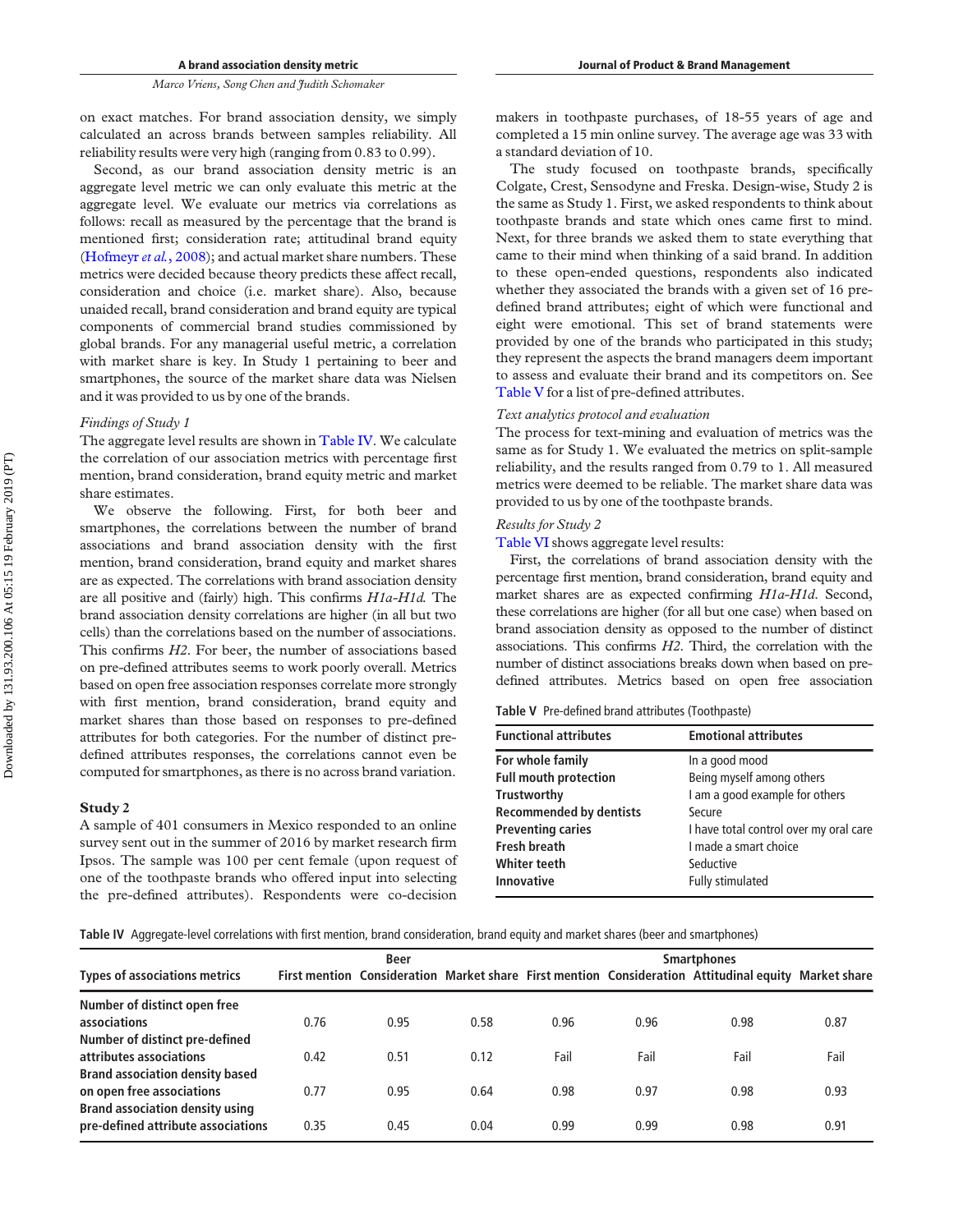#### A brand association density metric

Marco Vriens, Song Chen and Judith Schomaker

<span id="page-9-0"></span>Table VI Aggregate-level correlations with first mention, brand consideration, brand equity and market shares

|                                                                       | <b>Toothpaste</b>    |               |                           |                     |  |  |  |
|-----------------------------------------------------------------------|----------------------|---------------|---------------------------|---------------------|--|--|--|
| <b>Types of association metrics</b>                                   | <b>First mention</b> | Consideration | <b>Attitudinal equity</b> | <b>Market share</b> |  |  |  |
| Number of open free associations                                      | 0.87                 | 0.88          | 0.97                      | 0.86                |  |  |  |
| Number of pre-defined associations                                    | FAIL                 | FAIL          | FAIL                      | <b>FAIL</b>         |  |  |  |
| Brand association density based on open free associations             | 0.96                 | 0.87          |                           | 0.95                |  |  |  |
| Brand association density based on pre-defined attribute associations | 0.78                 | 0.86          | 0.92                      | 0.77                |  |  |  |

responses correlate more strongly with market share, first mention, brand consideration and market shared than those based on pre-defined attributes. For pre-defined attributes responses, the correlation with the number of distinct associations measure cannot even be computed as there is no across brand variation.

#### **Discussion**

We evaluated two brand association metrics: the number of associations across respondents and an aggregate-level brand association density metric across two commonly used data collection methods. All metrics were found to have good splitsample reliability. In terms of their correlation with first mention, brand consideration, brand equity and market share, our brand association density metric showed the highest correlations. In all cases, the brand association density metric derived from open free associations fares best. The simple count of the number of associations metric, when calculated from pre-defined attributes, fails in two of our three product categories. Our brand association density metric fares reasonably with pre-defined attributes, except for beer where it fails.

There are three reasons why brand association density should be the preferred metric. First, it performs better overall. Second, if one only has access to pre-defined attribute brand responses, the number of distinct associations may just not differentiate between brands. Third, there is diagnostic value. We observed a higher number of total distinct associations for Samsung relative to Apple, while having a significantly lower market share. Apple's brand density metric is higher than Samsung's. Hence, Samsung would be better off focusing on getting more interconnected associations instead of just more associations. This is consistent with the experimental results of [Nelson](#page-11-9) et al. (1993).

We also noted that all the correlations in the beer category are lower. This is likely the result of the beer market being a very fragmented market with many brands and that it is driven by occasion specific needs. Also, physical availability is less homogeneous than it is for smartphone and toothpaste brands.

Finally, based on our current results, the free association question seems to be better suited to capture both the number of associations and the density. The open free format responses may be closer to the actual voice of the customer. The use of pre-defined attributes on the other hand, may mean we may miss associations respondents have because if they are not predefined they will not be captured. However, this does not mean that this will always be the case: i.e. we cannot conclude that free association will always work better.

#### **Implications**

First, our results shed a new light on the current branding practice where brand managers allocate their marketing budget to build very specific brand associations in consumers' mind. Focusing only on building specific associations may not be an optimal strategy. Instead, it may pay off to also drive the total number of associations. This is supported by our findings and previous literature. Our findings are consistent with [Romaniuk](#page-12-16) [and Sharp \(2003\)](#page-12-16) and neuroscientific studies that have shown that (the number of) brand associations can alter value signals in the brain ([Staresina and Davachi, 2008](#page-12-12); [Plassmann,](#page-12-30) et al., [2012;](#page-12-30) [Zeithamova](#page-13-4) et al., 2012) and affect decision-making as a result [\(Rangel](#page-12-15) et al., 2008). In addition, for brand associations to work best they need to come to mind unaided (e.g. via an open free association question).

Second, brand managers should also ensure that the associations consumers have about their brand are interconnected. This may even be more important than the sheer number of associations [\(Brewer and Treyens, 1981;](#page-10-9) [Nelson](#page-11-9) et al.[, 1993](#page-11-9)).

Third, in real purchase situations, consumers will rely on their memory, but will also be influenced by marketing stimuli attracting their attention. We would surmise, that verbal marketing stimuli should use words that consumers themselves might use; these are very different than what marketing directors define ([Tables II](#page-6-0) and [III\)](#page-7-0) as this may increase salience.

Fourth, brand density calculated from open free association responses is a compelling metric and brand managers should consider adopting this approach as a brand tracking metric. There are several reasons for this. An open-ended question requires very little survey real-estate and is closer to the voice of the customer. Also, it is not subject to response scale bias [\(Leuthesser](#page-11-32) et al., 1995; [Vriens and Martins Alves, 2017](#page-12-2)).

Finally, it is a metric that can be calculated, albeit somewhat differently, from online consumer-generated data ([Vriens](#page-13-5) et al., [2017\)](#page-13-5), which is increasingly used in brand research.

#### Limitations and future research

First, the branding literature has included the use of valence: i.e. associations may be positively perceived or maybe negatively perceived (Till et al.[, 2011\)](#page-12-31). The previous empirical results on valence were confirmed, but its effect seemed modest [\(Schnittka](#page-12-18) et al., 2012). We did not collect valence data as it adds significantly to the survey burden and is often not commercially practical. We reviewed the open responses in Study 1 and Study 2 and most were neutral or positive. It might be that sentiment and valence become more important in extreme cases where the brand battles a crisis. In the beer category, it remains a possibility that valence would have made the results substantially better. In extreme cases, e.g. the VW Diesel emission crisis, we would expect this to be more important ([Vriens,](#page-13-5) et al., 2017).

Second, in the branding literature, it is argued that different attributes (associations) have different weights (i.e. some are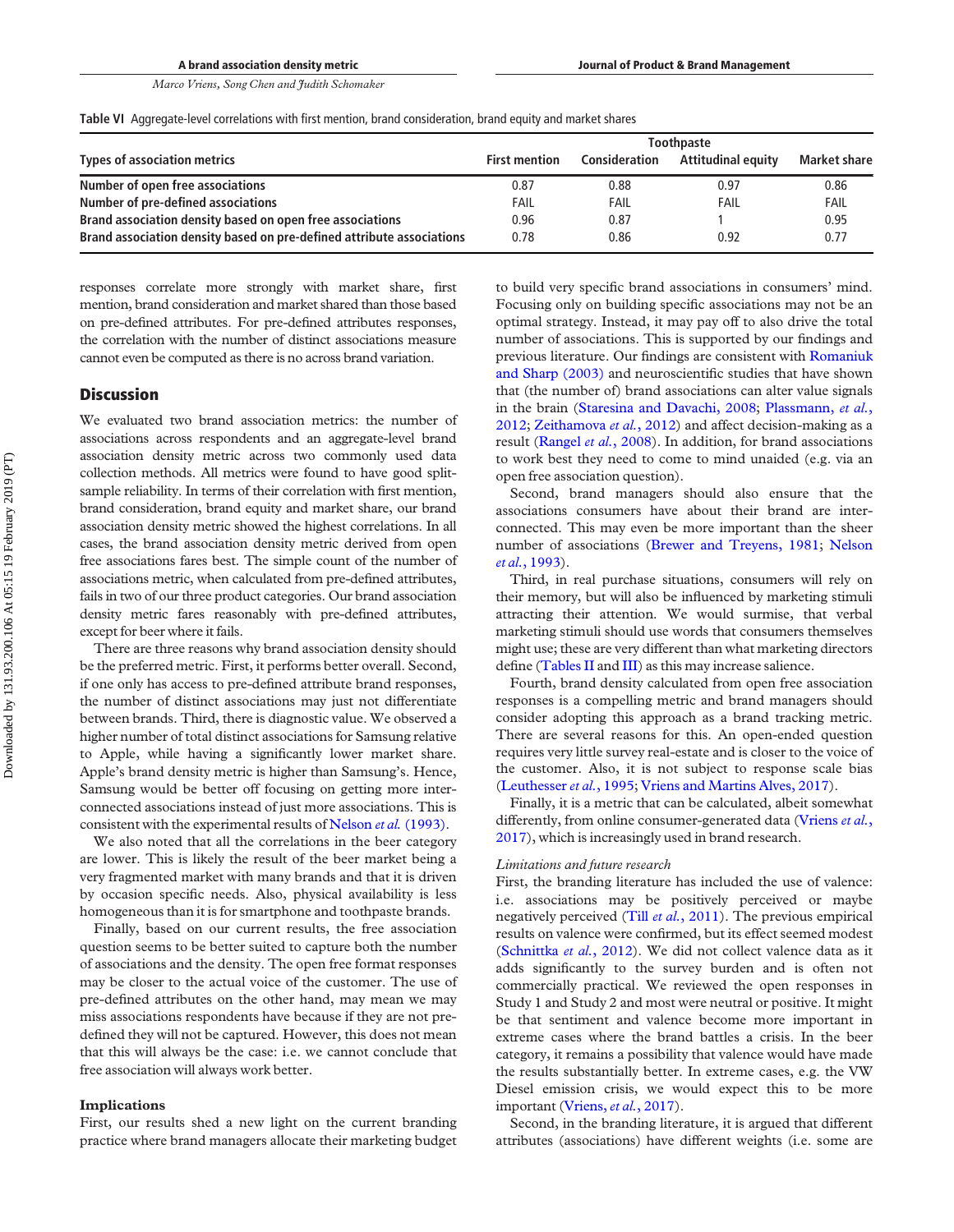A brand association density metric

Marco Vriens, Song Chen and Judith Schomaker

more important than others). Asking about such weights adds significantly to the survey burden, but it might help. In our study, we derived weights from regression analysis (brand equity as dependent variable and pre-defined associations as independent variables). Adding these weights to our calculations did not improve our results. However, if we would measure importance in different ways it might. The brand concept mapping methodology (John et al.[, 2006](#page-11-25); [Börger](#page-10-15) et al., [2017\)](#page-10-15) is an appealing alternative methodology to capture brand associations, including their valence, importance and interconnections. We do not know if this methodology would result in higher correlations. More research is needed to understand when and how much valence and association importance matter.

Third, alternatives to the SAT have been proposed [\(Janiszewski and Van Osselaer, 2000;](#page-11-10) [Stocchi](#page-12-22) et al., 2016). These theories argue that cues may compete for predictive value. That might explain the lower correlation we found in the beer category: some beer brands have many associations, but they do not match their market share. One alternative theory, the theory of source of activation confusion was operationalized by [Stocchi](#page-12-22) et al. (2016). We calculated their method using our data, but it did not result in better correlations. For example, the source of activation confusion score using free association data for beer resulted in a correlation with market share of 0.25, for smartphones this correlation was 0.92 and for toothpaste it was 0.95.

Fourth, further research and confirmation is needed to understand under which conditions an open free association question works best. In our studies, for smartphones predefined attributes worked, as well as free association data, whereas for beer and toothpaste the free association was much better.

Fifth, it is argued that brands that have something unique to offer should fare better. However, on uniqueness the extant empirical literature and our own results do not fully support that notion: i.e. in the reviewed literature, six studies found uniqueness to matter and three rejected the uniqueness hypothesis. We tested a metric that took uniqueness into account and its performance was mixed. For the beer category, our brand association density based on open free associations taking uniqueness into account, achieved a correlation of 0.64 with market share, the same as the correlation without uniqueness. For smartphones, the correlation between the brand association density metric based on open free responses and market share was slightly higher (0.96) than the correlation without uniqueness (0.95). For Toothpaste, the correlation was 0.96 (compared to 0.95 for the non-uniqueness metric). These results are in line with studies by [Romaniuk and Sharp](#page-12-16) [\(2003\)](#page-12-16), [Romaniuk and Gaillard \(2007\)](#page-12-23) and [Romaniuk](#page-12-24) et al. [\(2007\)](#page-12-24). To date, no neuro-scientific studies have looked into the potential impact of uniqueness. Hence, this issue may warrant further research, and if neural correlates can be found. Some have argued that salience (the ease with which the brand can be spotted or found) may be more important than uniqueness. Brain research has found that value signals and salience signals reside in different parts of the brain (Litt [et al.](#page-11-33), [2011\)](#page-11-33), and research has found the effect of salience on choice [\(Milosavljevic](#page-11-34) et al., 2012).

Sixth, recently the use of implicit measurement has been proposed [\(Vriens and Martins Alves, 2017\)](#page-12-2). We do not know if measuring pre-defined brand associations using implicit measurement might work better. We would expect this as implicit association are more strongly embedded in memory. We leave the above as topics for future research.

#### References

- <span id="page-10-3"></span>Aaker, D.A. (1991), Managing Brand Equity, The Free Press, New York, NY.
- <span id="page-10-0"></span>Aaker, D.A. and Keller, K.L. (1990), "Consumer evaluations of Brand extensions", *[Journal of Marketing](https://www.emeraldinsight.com/action/showLinks?doi=10.1108%2FJPBM-02-2018-1768&crossref=10.1177%2F002224299005400102&isi=A1990CJ55300002&citationId=p_2)*, Vol. 54 No. 1, pp. 27-41.
- <span id="page-10-7"></span>Alba, J.W. and Marmorstein, H. (1987), "The effects of frequency of knowledge on consumer decision-making", *<u>Fournal of Consumer Research, Vol. 14 No. 1, pp. 14-25.</u>*
- <span id="page-10-5"></span>Anderson, J.R. (1983), "A spreading activation theory of memory", *[Journal of Verbal Learning and Verbal Behavior](https://www.emeraldinsight.com/action/showLinks?doi=10.1108%2FJPBM-02-2018-1768&crossref=10.1016%2FS0022-5371%2883%2990201-3&citationId=p_4)*, Vol. 22 No. 3, pp. 261-295.
- <span id="page-10-2"></span>Attaman, B. and Ülengin, B. (2003), "A note on the effect of Brand image on sales", *[Journal of Product & Brand](https://www.emeraldinsight.com/action/showLinks?doi=10.1108%2FJPBM-02-2018-1768&system=10.1108%2F10610420310485041&citationId=p_5)* [Management](https://www.emeraldinsight.com/action/showLinks?doi=10.1108%2FJPBM-02-2018-1768&system=10.1108%2F10610420310485041&citationId=p_5), Vol. 122 No. 4, pp. 237-250.
- <span id="page-10-4"></span>Baalbaki, S. and Guzman, F. (2016), "A consumer-perceived consumer-based Brand equity scale", *[Journal of Brand](https://www.emeraldinsight.com/action/showLinks?doi=10.1108%2FJPBM-02-2018-1768&crossref=10.1057%2Fbm.2016.11&isi=000377437400001&citationId=p_6)* [Management](https://www.emeraldinsight.com/action/showLinks?doi=10.1108%2FJPBM-02-2018-1768&crossref=10.1057%2Fbm.2016.11&isi=000377437400001&citationId=p_6), Vol. 23 No. 3, pp. 229-251.
- <span id="page-10-8"></span>Ballantyne, R., Warren, A. and Nobbs, K. (2007), "The evolution of Brand choice", Journal of Brand Management, Vol. 13 Nos 4/5, pp. 339-352.
- <span id="page-10-13"></span>Boivin, Y. (1986), "A free response approach to the measurement of Brand perceptions", *International Yournal of* [Research in Marketing](https://www.emeraldinsight.com/action/showLinks?doi=10.1108%2FJPBM-02-2018-1768&crossref=10.1016%2F0167-8116%2886%2990039-X&citationId=p_8), Vol. 3 No. 1, pp. 11-18.
- <span id="page-10-15"></span>Börger, D., Kotteman, P., Mei $\beta$ ner, M. and Decker, R. (2017), "A mechanism for aggregating association network data: an application to Brand concept maps", *[Journal of](https://www.emeraldinsight.com/action/showLinks?doi=10.1108%2FJPBM-02-2018-1768&crossref=10.1016%2Fj.jbusres.2017.05.025&isi=000406983600009&citationId=p_9)* [Business Research](https://www.emeraldinsight.com/action/showLinks?doi=10.1108%2FJPBM-02-2018-1768&crossref=10.1016%2Fj.jbusres.2017.05.025&isi=000406983600009&citationId=p_9), Vol. 79, pp. 90-106.
- <span id="page-10-12"></span>Borsboom, D., Mellenbergh, G.J. and van Heerden, J. (2004), "The concept of validity", [Psychological Review](https://www.emeraldinsight.com/action/showLinks?doi=10.1108%2FJPBM-02-2018-1768&crossref=10.1037%2F0033-295X.111.4.1061&citationId=p_10), Vol. 11 No. 4, pp. 1061-1071.
- <span id="page-10-9"></span>Brewer, W.F. and Treyens, J.C. (1981), "Role of schemata in memory for places", [Cognitive Psychology](https://www.emeraldinsight.com/action/showLinks?doi=10.1108%2FJPBM-02-2018-1768&crossref=10.1016%2F0010-0285%2881%2990008-6&isi=A1981LL60100002&citationId=p_11), Vol. 13 No. 2, pp. 207-230.
- <span id="page-10-1"></span>Campbell, M.C. and Keller, K.L. (2003), "Brand familiarity and advertising repetition effects", *[Journal of Consumer](https://www.emeraldinsight.com/action/showLinks?doi=10.1108%2FJPBM-02-2018-1768&crossref=10.1086%2F376800&isi=000185215800010&citationId=p_12)* [Research](https://www.emeraldinsight.com/action/showLinks?doi=10.1108%2FJPBM-02-2018-1768&crossref=10.1086%2F376800&isi=000185215800010&citationId=p_12), Vol. 30 No. 2, pp. 292-304.
- <span id="page-10-11"></span>Carpenter, G.S., Glazer, R. and Nakamoto, K. (1994), "Meaningful brands from meaningless differentiation: the dependence on irrelevant attributes", *[Journal of Marketing](https://www.emeraldinsight.com/action/showLinks?doi=10.1108%2FJPBM-02-2018-1768&crossref=10.1177%2F002224379403100302&isi=A1994PA26000004&citationId=p_13)* [Research](https://www.emeraldinsight.com/action/showLinks?doi=10.1108%2FJPBM-02-2018-1768&crossref=10.1177%2F002224379403100302&isi=A1994PA26000004&citationId=p_13), Vol. 31 No. 3, pp. 339-350.
- <span id="page-10-10"></span>Chen, A.C. (2001), "Using free associations to examine the relationship between characteristics of Brand associations and Brand equity", *[Journal of Product and Brand](https://www.emeraldinsight.com/action/showLinks?doi=10.1108%2FJPBM-02-2018-1768&system=10.1108%2F10610420110410559&citationId=p_14)* [Management](https://www.emeraldinsight.com/action/showLinks?doi=10.1108%2FJPBM-02-2018-1768&system=10.1108%2F10610420110410559&citationId=p_14), Vol. 10 No. 7, pp. 449-451.
- <span id="page-10-14"></span>Chen, S., Vidden, C., Nelson, N. and Vriens, M. (2018), "Topic modeling for open-ended survey responses", Applied Marketing Analytics, Vol. 4 No. 1, pp. 53-62.
- <span id="page-10-6"></span>Chen, Y.P., Nelson, L.D. and Hsu, M. (2015), "From 'where' to 'what': distributed representations of Brand associations in the brain", *[Journal of Marketing Research](https://www.emeraldinsight.com/action/showLinks?doi=10.1108%2FJPBM-02-2018-1768&crossref=10.1509%2Fjmr.14.0606&isi=000359178800004&citationId=p_16)*, Vol. 52 No. 4, pp. 453-466.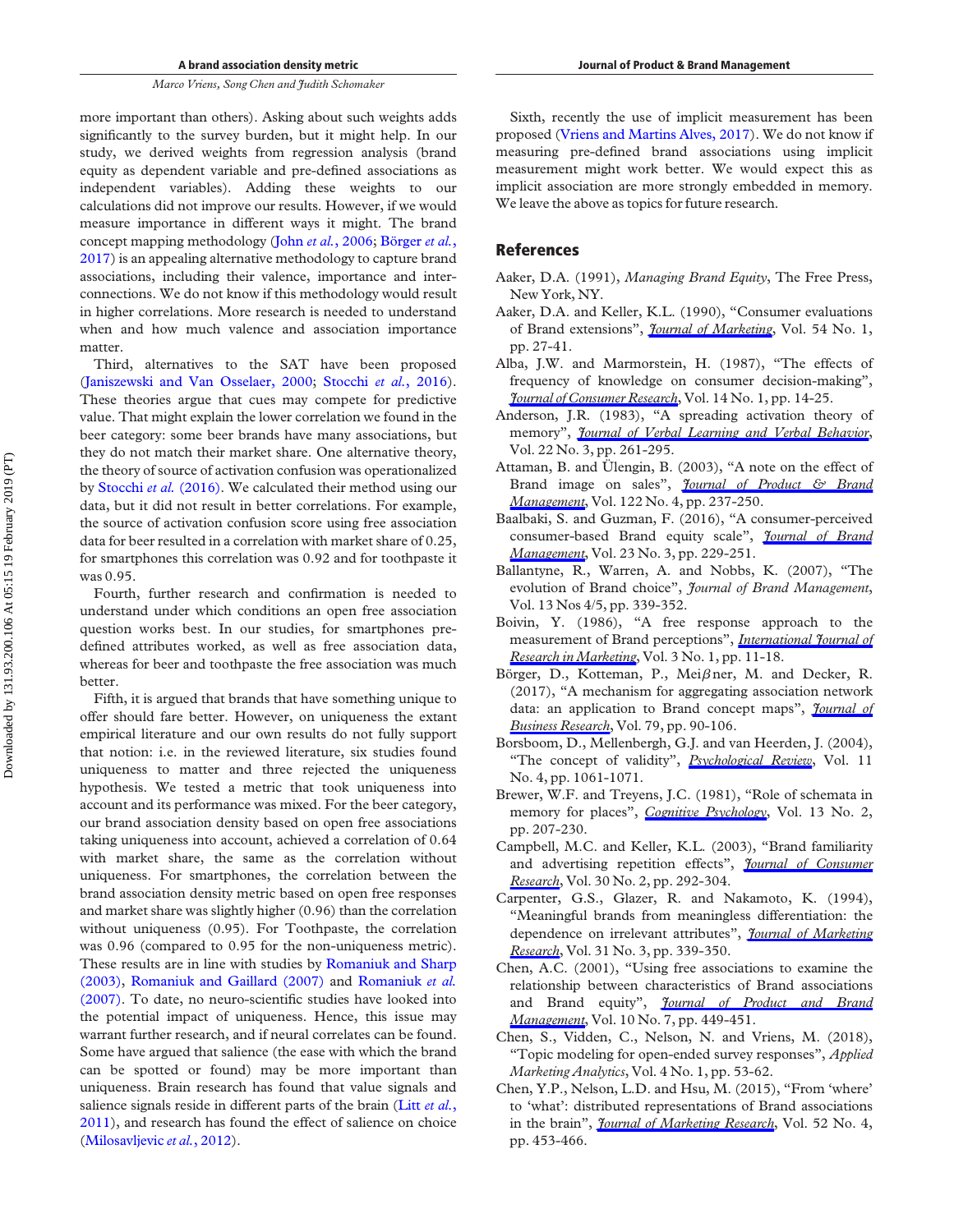- <span id="page-11-7"></span>Christodoulides, G., Cadogan, J.W. and Veloutsou, C. (2015), "Consumer-based Brand equity measurement: lessons learned from an international study", *[International Marketing](https://www.emeraldinsight.com/action/showLinks?doi=10.1108%2FJPBM-02-2018-1768&system=10.1108%2FIMR-10-2013-0242&isi=000356441500004&citationId=p_17)* [Review](https://www.emeraldinsight.com/action/showLinks?doi=10.1108%2FJPBM-02-2018-1768&system=10.1108%2FIMR-10-2013-0242&isi=000356441500004&citationId=p_17), Vol. 32 Nos 3/4, pp. 307-328.
- <span id="page-11-13"></span>Coates, S.L., Butler, L.T. and Berry, D.C. (2004), "Implicit memory: a prime example for consideration and choice", [Applied Cognitive Psychology](https://www.emeraldinsight.com/action/showLinks?doi=10.1108%2FJPBM-02-2018-1768&crossref=10.1002%2Facp.1044&isi=000226034000004&citationId=p_18), Vol. 18 No. 9, pp. 1195-1211.
- <span id="page-11-1"></span>Cobb-Walgren, C.J., Ruble, C.A. and Donthu, N. (1995), "Brand equity, brand preference, and purchase intent", *<u>Fournal of Advertising</u>*, Vol. 24 No. 3, pp. 25-40.
- <span id="page-11-16"></span>Cohen, L. (1966), "The level of consciousness: a dynamic approach to the recall technique", *[Journal of Marketing](https://www.emeraldinsight.com/action/showLinks?doi=10.1108%2FJPBM-02-2018-1768&crossref=10.1177%2F002224376600300203&isi=A1966ZE62700003&citationId=p_20)* [Research](https://www.emeraldinsight.com/action/showLinks?doi=10.1108%2FJPBM-02-2018-1768&crossref=10.1177%2F002224376600300203&isi=A1966ZE62700003&citationId=p_20), Vol. 3 No. 2, pp. 142-148.
- <span id="page-11-8"></span>Collins, A.M. and Loftus, E.F. (1975), "A spreading activation theory of semantic processing", [Psychological Review](https://www.emeraldinsight.com/action/showLinks?doi=10.1108%2FJPBM-02-2018-1768&crossref=10.1037%2F0033-295X.82.6.407&isi=A1975AW08700002&citationId=p_21), Vol. 82 No. 6, pp. 407-428.
- <span id="page-11-26"></span>Dimofte, C.V. and Yalch, R.F. (2011), "The mere association effect and Brand evaluations", *[Journal of Consumer](https://www.emeraldinsight.com/action/showLinks?doi=10.1108%2FJPBM-02-2018-1768&crossref=10.1016%2Fj.jcps.2010.09.005&isi=000287335200005&citationId=p_22)* [Psychology](https://www.emeraldinsight.com/action/showLinks?doi=10.1108%2FJPBM-02-2018-1768&crossref=10.1016%2Fj.jcps.2010.09.005&isi=000287335200005&citationId=p_22), Vol. 21 No. 1, pp. 24-37.
- <span id="page-11-14"></span>Duncan, J. (2006), "Brain mechanisms of attention", *[Quarterly](https://www.emeraldinsight.com/action/showLinks?doi=10.1108%2FJPBM-02-2018-1768&crossref=10.1080%2F17470210500260674&isi=000237028700001&citationId=p_23)* [Journal of Experimental Psychology](https://www.emeraldinsight.com/action/showLinks?doi=10.1108%2FJPBM-02-2018-1768&crossref=10.1080%2F17470210500260674&isi=000237028700001&citationId=p_23), Vol. 59 No. 1, pp. 2-27.
- <span id="page-11-31"></span>Ebrahim, R., Ghoneim, A., Zahir, I. and Fan, Y. (2016), "A Brand preference and repurchase intention model: the role of consumer experience", *[Journal of Marketing Management](https://www.emeraldinsight.com/action/showLinks?doi=10.1108%2FJPBM-02-2018-1768&crossref=10.1080%2F0267257X.2016.1150322&isi=000384411600002&citationId=p_24)*, Vol. 32 Nos 13/14, pp. 1230-1259.
- <span id="page-11-15"></span>Eichenbaum, H. (2017), "Memory: organization and control", [Annual Review of Psychology](https://www.emeraldinsight.com/action/showLinks?doi=10.1108%2FJPBM-02-2018-1768&crossref=10.1146%2Fannurev-psych-010416-044131&isi=000396040000003&citationId=p_25), Vol. 68, pp. 19-45.
- <span id="page-11-17"></span>Esch, F.R., Möll, T., Schmitt, B., Elger, C.E., Neuhaus, C. and Weber, B. (2012), "Brands on the brain: do consumers use declarative information or experienced emotions to evaluate brands", *[Journal of Consumer Psychology](https://www.emeraldinsight.com/action/showLinks?doi=10.1108%2FJPBM-02-2018-1768&crossref=10.1016%2Fj.jcps.2010.08.004&isi=000302447200008&citationId=p_26)*, Vol. 22 No. 1, pp. 75-85.
- <span id="page-11-5"></span>Ferjani, M., Jedidi, K. and Jagpal, S. (2009), "A conjoint approach for consumer- and firm-level Brand valuation", *<u>Fournal of Marketing Research</u>*, Vol. 46 No. 6, pp. 846-862.
- <span id="page-11-30"></span>Haddock, G. and Zanna, M.P. (1998), "On the use of open-ended measures to assess attitudinal components", [British](https://www.emeraldinsight.com/action/showLinks?doi=10.1108%2FJPBM-02-2018-1768&crossref=10.1111%2Fj.2044-8309.1998.tb01161.x&citationId=p_28) [Journal of Social Psychology](https://www.emeraldinsight.com/action/showLinks?doi=10.1108%2FJPBM-02-2018-1768&crossref=10.1111%2Fj.2044-8309.1998.tb01161.x&citationId=p_28), Vol. 37 No. 2, pp. 129-149.
- <span id="page-11-11"></span>Heckler, S.E., Keller, K.L., Houston, M.J. and Avery, J. (2014), "Building brand knowledge structures: elaboration and interference effects on the processing of sequentially advertised brand benefit claims", *[Journal of Marketing](https://www.emeraldinsight.com/action/showLinks?doi=10.1108%2FJPBM-02-2018-1768&crossref=10.1080%2F17544750.2012.660766&citationId=p_29)* [Communications](https://www.emeraldinsight.com/action/showLinks?doi=10.1108%2FJPBM-02-2018-1768&crossref=10.1080%2F17544750.2012.660766&citationId=p_29), Vol. 20 No. 3, pp. 176-196.
- <span id="page-11-19"></span>Hofmeyr, J., Goodall, V., Bongers, M. and Holzman, P. (2008), "A new measure of brand attitudinal equity based on the zipf distribution", [International Journal of Market](https://www.emeraldinsight.com/action/showLinks?doi=10.1108%2FJPBM-02-2018-1768&crossref=10.1177%2F147078530805000204&isi=000253841000004&citationId=p_30) [Research](https://www.emeraldinsight.com/action/showLinks?doi=10.1108%2FJPBM-02-2018-1768&crossref=10.1177%2F147078530805000204&isi=000253841000004&citationId=p_30), Vol. 50 No. 2, pp. 181-202.
- <span id="page-11-0"></span>Hoeffler, S. and Keller, K.L. (2003), "The marketing advantages of strong brands", *[Journal of Brand Management](https://www.emeraldinsight.com/action/showLinks?doi=10.1108%2FJPBM-02-2018-1768&crossref=10.1057%2Fpalgrave.bm.2540139&citationId=p_31)*, Vol. 10 No. 6, pp. 421-445.
- <span id="page-11-23"></span>Holden, S.J.S. and Lutz, R.J. (1992), "Ask not what the brand can evoke; ask what can evoke the brand", Advances in Consumer Research, Vol. 19, pp. 101-107.
- <span id="page-11-24"></span>Ison, M.J., Quiroga, R.Q. and Itzhak, F. (2015), "Rapid encoding of new memories by individual neurons in the human brain", *[Neuron](https://www.emeraldinsight.com/action/showLinks?doi=10.1108%2FJPBM-02-2018-1768&crossref=10.1016%2Fj.neuron.2015.06.016&isi=000360977400020&citationId=p_33)*, Vol. 87 No. 1, pp. 220-230.
- <span id="page-11-10"></span>Janiszewski, C. and Van Osselaer, S.M.J. (2000), "A connectionist model of brand-quality associations", *[Journal](https://www.emeraldinsight.com/action/showLinks?doi=10.1108%2FJPBM-02-2018-1768&crossref=10.1509%2Fjmkr.37.3.331.18780&isi=000088827000006&citationId=p_34)* [of Marketing Research](https://www.emeraldinsight.com/action/showLinks?doi=10.1108%2FJPBM-02-2018-1768&crossref=10.1509%2Fjmkr.37.3.331.18780&isi=000088827000006&citationId=p_34), Vol. 37 No. 3, pp. 331-350.
- <span id="page-11-25"></span>John, D.R., Loken, B., Kim, K. and Monga, A.B. (2006), "Brand concept maps: a methodology for identifying Brand association networks", *[Journal of Marketing Research](https://www.emeraldinsight.com/action/showLinks?doi=10.1108%2FJPBM-02-2018-1768&crossref=10.1509%2Fjmkr.43.4.549&isi=000241885300004&citationId=p_35)*, Vol. 43 No. 4, pp. 549-563.
- <span id="page-11-4"></span>Kamakura, W.A. and Russell, G.J. (1993), "Measuring brand value with scanner data", *[International Journal of Research in](https://www.emeraldinsight.com/action/showLinks?doi=10.1108%2FJPBM-02-2018-1768&crossref=10.1016%2F0167-8116%2893%2990030-3&citationId=p_36)* [Marketing](https://www.emeraldinsight.com/action/showLinks?doi=10.1108%2FJPBM-02-2018-1768&crossref=10.1016%2F0167-8116%2893%2990030-3&citationId=p_36), Vol. 10 No. 1, pp. 9-22.
- <span id="page-11-6"></span>Keller, K.L. (1993), "Conceptualizing, measuring, and managing customer-based Brand equity", *fournal of* [Marketing](https://www.emeraldinsight.com/action/showLinks?doi=10.1108%2FJPBM-02-2018-1768&crossref=10.1177%2F002224299305700101&isi=A1993KH92100001&citationId=p_37), Vol. 57 No. 1, pp. 1-22.
- Keller, K.L. (2003), "Brand synthesis: the multidimensionality of Brand knowledge", *[Journal of Consumer Research](https://www.emeraldinsight.com/action/showLinks?doi=10.1108%2FJPBM-02-2018-1768&crossref=10.1086%2F346254&isi=000181972200013&citationId=p_38)*, Vol. 29 No. 4, pp. 595-601, March.
- <span id="page-11-20"></span>Kim, H.B., Kim, W.G. and An, J.A. (2003), "The effect of consumer-based brand equity on firms' financial performance", [Journal of Consumer Marketing](https://www.emeraldinsight.com/action/showLinks?doi=10.1108%2FJPBM-02-2018-1768&system=10.1108%2F07363760310483694&citationId=p_39), Vol. 20 No. 4, pp. 335-351.
- <span id="page-11-29"></span>Koll, O. and von Wallpach, S. (2013), "Intended brand associations: do they really drive consumer response", [Journal of Business Research](https://www.emeraldinsight.com/action/showLinks?doi=10.1108%2FJPBM-02-2018-1768&crossref=10.1016%2Fj.jbusres.2013.06.010&isi=000336696200023&citationId=p_40), Vol. 67 No. 7, pp. 1501-1507.
- <span id="page-11-27"></span>Krishnan, H. (1996), "Characteristics of memory associations: a consumer-based Brand equity perspective", *[International](https://www.emeraldinsight.com/action/showLinks?doi=10.1108%2FJPBM-02-2018-1768&crossref=10.1016%2FS0167-8116%2896%2900021-3&citationId=p_41) <u>Fournal of Research in Marketing</u>*, Vol. 13 No. 4, pp. 389-405.
- <span id="page-11-18"></span>Krishnan, V., Sullivan, U.Y., Groza, M.D. and Aurand, T.W. (2013), "The Brand recall index: a metric for assessing value", *[Journal of Consumer Marketing](https://www.emeraldinsight.com/action/showLinks?doi=10.1108%2FJPBM-02-2018-1768&system=10.1108%2FJCM-02-2013-0464&citationId=p_42)*, Vol. 30 No. 5, pp. 415-426.
- <span id="page-11-32"></span>Leuthesser, L., Kohli, C.S. and Harich, K.R. (1995), "Brand equity: the halo measure", *[European Journal of Marketing](https://www.emeraldinsight.com/action/showLinks?doi=10.1108%2FJPBM-02-2018-1768&system=10.1108%2F03090569510086657&citationId=p_43)*, Vol. 29 No. 4, pp. 57-66.
- <span id="page-11-33"></span>Litt, A., Plassmann, H., Shiv, R. and Rangel, A. (2011), "Dissociating valuation and saliency signals during decision-making", [Cerebral Cortex](https://www.emeraldinsight.com/action/showLinks?doi=10.1108%2FJPBM-02-2018-1768&crossref=10.1093%2Fcercor%2Fbhq065&isi=000285195700009&citationId=p_44), Vol. 21 No. 1, pp. 95-102.
- <span id="page-11-21"></span>McClure, S.M., Li, J., Tomlin, D., Cypert, K.S., Montague, L. M. and Montague, P.R. (2004), "Neural correlates of behavioral preference for culturally familiar drinks", [Neuron](https://www.emeraldinsight.com/action/showLinks?doi=10.1108%2FJPBM-02-2018-1768&crossref=10.1016%2Fj.neuron.2004.09.019&isi=000224635800018&citationId=p_45), Vol. 44 No. 2, pp. 379-387.
- <span id="page-11-22"></span>McNamara, T.P. (1992), "Priming and constraints it places on theories of memory and retrieval", [Psychological Review](https://www.emeraldinsight.com/action/showLinks?doi=10.1108%2FJPBM-02-2018-1768&crossref=10.1037%2F0033-295X.99.4.650&isi=A1992JU94300004&citationId=p_46), Vol. 99 No. 4, pp. 650-662.
- <span id="page-11-2"></span>Madden, T.J., Fehle, F. and Fournier, S. (2006), "Brands matter: an empirical demonstration of the creation of shareholder value through branding", *[Journal of the Academy](https://www.emeraldinsight.com/action/showLinks?doi=10.1108%2FJPBM-02-2018-1768&crossref=10.1177%2F0092070305283356&isi=000237112100015&citationId=p_47)* [of Marketing Science](https://www.emeraldinsight.com/action/showLinks?doi=10.1108%2FJPBM-02-2018-1768&crossref=10.1177%2F0092070305283356&isi=000237112100015&citationId=p_47), Vol. 34 No. 2, pp. 224-235.
- <span id="page-11-34"></span>Milosavljevic, M., Navalpakkam, V., Koch, C. and Rangel, A. (2012), "Relative visual saliency differences induce sizable biasin consumer choice", *[Journal of Consumer Psychology](https://www.emeraldinsight.com/action/showLinks?doi=10.1108%2FJPBM-02-2018-1768&crossref=10.1016%2Fj.jcps.2011.10.002&isi=000302447200007&citationId=p_48)*, Vol. 22 No. 1, pp. 67-74.
- <span id="page-11-3"></span>Mitzik, N. and Jacobson, R. (2008), "The financial value impact of perceptual Brand attributes", *[Journal of Marketing](https://www.emeraldinsight.com/action/showLinks?doi=10.1108%2FJPBM-02-2018-1768&crossref=10.1509%2Fjmkr.45.1.15&isi=000253341300002&citationId=p_49)* [Research](https://www.emeraldinsight.com/action/showLinks?doi=10.1108%2FJPBM-02-2018-1768&crossref=10.1509%2Fjmkr.45.1.15&isi=000253341300002&citationId=p_49), Vol. 45, pp. 15-32.
- <span id="page-11-28"></span>Mülhbacher, H., Raies, K., Grohs, R. and Koll, O. (2016), "Drivers of Brand strength: configural paths to strong cognitive brand equity", *[Journal of Business Research](https://www.emeraldinsight.com/action/showLinks?doi=10.1108%2FJPBM-02-2018-1768&crossref=10.1016%2Fj.jbusres.2015.11.013&isi=000377726600017&citationId=p_50)*, Vol. 69, pp. 2774-2780.
- <span id="page-11-12"></span>Nedungadi, P. (1990), "Recall and consumer consideration sets: influencing choice without altering Brand associations", Fournal of Consumer Research, Vol. 17 No. 3, pp. 263-276.
- <span id="page-11-9"></span>Nelson, D.L., Bennett, D.J., Gee, N.R., Schreiber, T.A. and McKinney, V.M. (1993), "Implicit memory: effect of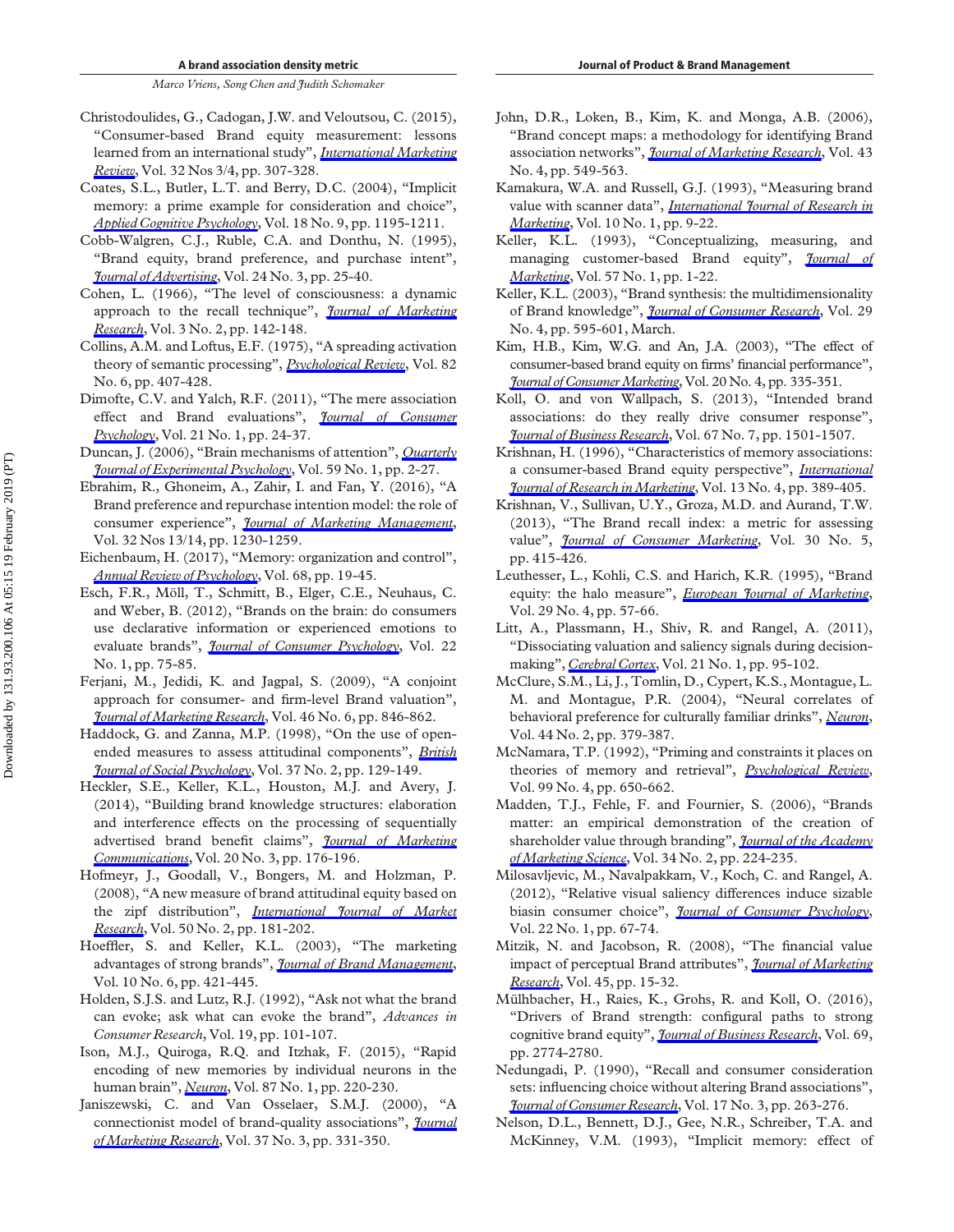network size and interconnectivity on cued recall", *Journal of* Experimental Psychology, Vol. 19 No. 4, pp. 747-764.

- <span id="page-12-3"></span>Netemeyer, R.G., Krishnan, B., Pullig, C., Wang, G., Yagei, M., Dean, D., Ricks, J. and Wirth, F. (2004), "Developing and validating measures of facets of customer-based Brand equity", *<u>Fournal of Business Research</u>*, Vol. 67, pp. 209-224.
- <span id="page-12-28"></span>Olsen, J.C. and Muderrisoglu, A. (1979), "The stability of responses obtained by free elicitation: Implications for measuring attribute saliency and memory structure", in Wilkie, W.L. (Ed.), NA - Advances in Consumer Research, Vol. 6, Association for Consumer Research, Ann Arbor, MI, pp. 269-275.
- <span id="page-12-4"></span>Pappu, R., Quester, P.G. and Cooksey, R.W. (2005), "Consumer-based brand equity: improving the measurement – empirical evidence", *[Journal of Product & Brand Management](https://www.emeraldinsight.com/action/showLinks?doi=10.1108%2FJPBM-02-2018-1768&system=10.1108%2F10610420510601012&citationId=p_55)*, Vol. 14 No. 3, pp. 143-154.
- <span id="page-12-30"></span>Plassmann, H., Ramsøy, T.Z. and Milosavljevic, M. (2012), "Branding the brain: a critical review and outlook", *fournal of* [Consumer Psychology](https://www.emeraldinsight.com/action/showLinks?doi=10.1108%2FJPBM-02-2018-1768&crossref=10.1016%2Fj.jcps.2011.11.010&isi=000302447200004&citationId=p_56), Vol. 22 No. 1, pp. 18-36.
- <span id="page-12-5"></span>Quillian, M.R. (1967), "Word concepts: a theory and simulation of some basic semantic qualities", [Behavioral](https://www.emeraldinsight.com/action/showLinks?doi=10.1108%2FJPBM-02-2018-1768&crossref=10.1002%2Fbs.3830120511&citationId=p_57) [Science](https://www.emeraldinsight.com/action/showLinks?doi=10.1108%2FJPBM-02-2018-1768&crossref=10.1002%2Fbs.3830120511&citationId=p_57), Vol. 12 No. 5, pp. 410-430.
- <span id="page-12-21"></span>Rahman, K. and Areni, C.S. (2015), "The benefits of quantifying qualitative Brand data", International Journal of Marketing Research, Vol. 58 No. 3, pp. 421-450.
- <span id="page-12-15"></span>Rangel, A., Camerer, C. and Montague, P.R. (2008), "A framework for studying the neurobiology of value-based decision making", [Nature Reviews Neuroscience](https://www.emeraldinsight.com/action/showLinks?doi=10.1108%2FJPBM-02-2018-1768&crossref=10.1038%2Fnrn2357&isi=000256929300014&citationId=p_59), Vol. 9 No. 7, pp. 545-556.
- <span id="page-12-11"></span>Ratcliff, R. and McKoon, G. (1994), "Receiving information from memory: spreading activation theories versus compound-cue theories", [Psychological Review](https://www.emeraldinsight.com/action/showLinks?doi=10.1108%2FJPBM-02-2018-1768&crossref=10.1037%2F0033-295X.101.1.177&isi=A1994MQ60500010&citationId=p_60), Vol. 101 No. 1, pp. 177-184.
- <span id="page-12-1"></span>Rego, L.L., Billett, M.T. and Morgan, N.A. (2009), "Consumer-based Brand equity firm risk", *[Journal of](https://www.emeraldinsight.com/action/showLinks?doi=10.1108%2FJPBM-02-2018-1768&crossref=10.1509%2Fjmkg.73.6.47&isi=000271442800004&citationId=p_61)* [Marketing](https://www.emeraldinsight.com/action/showLinks?doi=10.1108%2FJPBM-02-2018-1768&crossref=10.1509%2Fjmkg.73.6.47&isi=000271442800004&citationId=p_61), Vol. 73 No. 6, pp. 47-60.
- <span id="page-12-9"></span>Reynolds, T.J. and Philips, C.B. (2005), "In search of true brand equity metrics: all market shares ain't created equal", *[Journal of Advertising Research](https://www.emeraldinsight.com/action/showLinks?doi=10.1108%2FJPBM-02-2018-1768&crossref=10.1017%2FS0021849905050191&isi=000234446000003&citationId=p_62)*, Vol. 45 No. 2, pp. 171-186.
- <span id="page-12-20"></span>Romaniuk, J. (2013), "Modeling mental market share", *fournal* [of Business Research](https://www.emeraldinsight.com/action/showLinks?doi=10.1108%2FJPBM-02-2018-1768&crossref=10.1016%2Fj.jbusres.2012.07.012&isi=000313757400007&citationId=p_63), Vol. 66 No. 2, pp. 188-195.
- <span id="page-12-23"></span>Romaniuk, J. and Gaillard, E. (2007), "The relationship between unique Brand associations, brand usage, and brand performance: an analysis across eight categories", *[Journal of](https://www.emeraldinsight.com/action/showLinks?doi=10.1108%2FJPBM-02-2018-1768&crossref=10.1362%2F026725707X196378&citationId=p_64)* [Marketing Management](https://www.emeraldinsight.com/action/showLinks?doi=10.1108%2FJPBM-02-2018-1768&crossref=10.1362%2F026725707X196378&citationId=p_64), Vol. 23 Nos 3/4, pp. 267-284.
- <span id="page-12-19"></span>Romaniuk, J. and Nenycz-Thiel, M. (2013), "Behavioral brand loyalty and consumer brand associations", *[Journal of Business](https://www.emeraldinsight.com/action/showLinks?doi=10.1108%2FJPBM-02-2018-1768&crossref=10.1016%2Fj.jbusres.2011.07.024&isi=000313608200010&citationId=p_65)* [Research](https://www.emeraldinsight.com/action/showLinks?doi=10.1108%2FJPBM-02-2018-1768&crossref=10.1016%2Fj.jbusres.2011.07.024&isi=000313608200010&citationId=p_65), Vol. 66 No. 1, pp. 67-72.
- <span id="page-12-16"></span>Romaniuk, J. and Sharp, B. (2003), "Measuring brand perceptions: testing quantity and quality", *[Journal of](https://www.emeraldinsight.com/action/showLinks?doi=10.1108%2FJPBM-02-2018-1768&crossref=10.1057%2Fpalgrave.jt.5740079&citationId=p_66)* [Targeting, Measurement and Analysis for Marketing](https://www.emeraldinsight.com/action/showLinks?doi=10.1108%2FJPBM-02-2018-1768&crossref=10.1057%2Fpalgrave.jt.5740079&citationId=p_66), Vol. 11 No. 3, pp. 218-229.
- <span id="page-12-24"></span>Romaniuk, J., Sharp, B. and Ehrenberg, A. (2007), "Evidence concerning the importance of perceived Brand differentiation", Australian, Marketing Fournal, Vol. 15 No. 2, pp. 42-54.
- <span id="page-12-13"></span>Schaefer, M. and Rotte, M. (2007), "Favorite brands as cultural objects modulate reward circuit", [Neuroreport](https://www.emeraldinsight.com/action/showLinks?doi=10.1108%2FJPBM-02-2018-1768&crossref=10.1097%2FWNR.0b013e328010ac84&isi=000244459700008&citationId=p_68), Vol. 18 No. 2, pp. 141-145.
- <span id="page-12-14"></span>Schaefer, M., Knuth, M. and Rumpel, F. (2011), "Striatal response to favorite brands as a function of neuroticism and extraversion", *[Brain Research](https://www.emeraldinsight.com/action/showLinks?doi=10.1108%2FJPBM-02-2018-1768&crossref=10.1016%2Fj.brainres.2011.09.055&isi=000298122300009&citationId=p_69)*, Vol. 1425, pp. 83-89.
- <span id="page-12-18"></span>Schnittka, O., Sattler, H. and Zenker, S. (2012), "Advanced Brand concept maps: a new approach for evaluating the favorability of Brand association networks", *[International](https://www.emeraldinsight.com/action/showLinks?doi=10.1108%2FJPBM-02-2018-1768&crossref=10.1016%2Fj.ijresmar.2012.04.002&isi=000308768500005&citationId=p_70)* [Journal of Research in Marketing](https://www.emeraldinsight.com/action/showLinks?doi=10.1108%2FJPBM-02-2018-1768&crossref=10.1016%2Fj.ijresmar.2012.04.002&isi=000308768500005&citationId=p_70), Vol. 29 No. 3, pp. 265-274.
- <span id="page-12-10"></span>Sonnier, G. and Ainslie, A. (2011), "Estimating the value of Brand image associations: the role of general and specific Brand image", *[Journal of Marketing Research](https://www.emeraldinsight.com/action/showLinks?doi=10.1108%2FJPBM-02-2018-1768&crossref=10.1509%2Fjmkr.48.3.518&isi=000291076900008&citationId=p_71)*, Vol. 48 No. 3, pp. 518-531.
- <span id="page-12-26"></span>Spears, N., Brown, T.J. and Dacin, P.A. (2006), "Assessing the corporate Brand: the unique corporate association valence (UCAV) approach", *[Journal of Brand Management](https://www.emeraldinsight.com/action/showLinks?doi=10.1108%2FJPBM-02-2018-1768&crossref=10.1057%2Fpalgrave.bm.2550051&citationId=p_72)*, Vol. 14 Nos 1/2, pp. 5-19.
- <span id="page-12-12"></span>Staresina, B.P. and Davachi, L. (2008), "Selective and shared contributions of the hippocampus and peripheral cortex to episodic item and associative encoding", *[Journal of Cognitive](https://www.emeraldinsight.com/action/showLinks?doi=10.1108%2FJPBM-02-2018-1768&crossref=10.1162%2Fjocn.2008.20104&isi=000257669600012&citationId=p_73)* [Neuroscience](https://www.emeraldinsight.com/action/showLinks?doi=10.1108%2FJPBM-02-2018-1768&crossref=10.1162%2Fjocn.2008.20104&isi=000257669600012&citationId=p_73), Vol. 20 No. 8, pp. 1478-1489.
- <span id="page-12-29"></span>Steenkamp, J.B.E.M. and Van Trijp, H.C.M. (1997), "Attribute elicitation in marketing research: a comparison of three procedures", [Marketing Letters](https://www.emeraldinsight.com/action/showLinks?doi=10.1108%2FJPBM-02-2018-1768&crossref=10.1023%2FA%3A1007975518638&citationId=p_74), Vol. 8 No. 2, pp. 153-165.
- <span id="page-12-22"></span>Stocchi, L., Wright, M. and Driesener, (2016), "Why familiar brands are sometimes harder to remember", [European](https://www.emeraldinsight.com/action/showLinks?doi=10.1108%2FJPBM-02-2018-1768&system=10.1108%2FEJM-10-2014-0648&isi=000378159400014&citationId=p_75) [Journal of Marketing](https://www.emeraldinsight.com/action/showLinks?doi=10.1108%2FJPBM-02-2018-1768&system=10.1108%2FEJM-10-2014-0648&isi=000378159400014&citationId=p_75), Vol. 50Nos No. 3/4, pp. 621-638.
- <span id="page-12-6"></span>Thelen, E.M. and Woodside, A.G. (1997), "What evokes the brand or store? Consumer research on accessibility theory applied to modeling primary choice", *[International Journal of](https://www.emeraldinsight.com/action/showLinks?doi=10.1108%2FJPBM-02-2018-1768&crossref=10.1016%2FS0167-8116%2896%2900037-7&isi=A1997XB28100002&citationId=p_76)* [Research in Marketing](https://www.emeraldinsight.com/action/showLinks?doi=10.1108%2FJPBM-02-2018-1768&crossref=10.1016%2FS0167-8116%2896%2900037-7&isi=A1997XB28100002&citationId=p_76), Vol. 14 No. 2, pp. 125-145.
- <span id="page-12-31"></span>Till, B.D., Baack, D.W. and Waterman, B. (2011), "Strategic Brand associations maps: developing brand insight", *fournal* [of Product & Brand Management](https://www.emeraldinsight.com/action/showLinks?doi=10.1108%2FJPBM-02-2018-1768&system=10.1108%2F10610421111121080&citationId=p_77), Vol. 20 No. 2, pp. 92-100.
- <span id="page-12-7"></span>Tompary, A., Duncan, K. and Davachi, L. (2016), "Highresolution investigation of memory-specific reinstatement in the hippocampus and perirhinal cortex", *[Hippocampus](https://www.emeraldinsight.com/action/showLinks?doi=10.1108%2FJPBM-02-2018-1768&crossref=10.1002%2Fhipo.22582&isi=000383273400003&citationId=p_78)*, Vol. 26 No. 8, pp. 995-1007.
- <span id="page-12-27"></span>Van der Lans, R., van Everdingen, Y. and Melnyk, V. (2016), "What to stress to whom and where? A cross-country investigation of the effect of perceived Brand benefits on buying intentions", *[International Journal of Research in](https://www.emeraldinsight.com/action/showLinks?doi=10.1108%2FJPBM-02-2018-1768&crossref=10.1016%2Fj.ijresmar.2016.05.002&isi=000390736600016&citationId=p_79)* [Marketing](https://www.emeraldinsight.com/action/showLinks?doi=10.1108%2FJPBM-02-2018-1768&crossref=10.1016%2Fj.ijresmar.2016.05.002&isi=000390736600016&citationId=p_79), Vol. 33 No. 4, pp. 924-943.
- <span id="page-12-0"></span>Vazquez, R., Del Rio, A.B. and Iglesias, V. (2002), "Consumerbased Brand equity: development and validation of a measurement instrument", *[Journal of Marketing Management](https://www.emeraldinsight.com/action/showLinks?doi=10.1108%2FJPBM-02-2018-1768&crossref=10.1362%2F0267257022775882&citationId=p_80)*, Vol. 18 Nos 1/2, pp. 27-48.
- <span id="page-12-8"></span>Veloutsou, C., Christodoulides, G. and de Chernatony, L. (2013), "A taxonomy of measures for consumer-based brand equity: drawing on the views of managers in Europe", *[Journal](https://www.emeraldinsight.com/action/showLinks?doi=10.1108%2FJPBM-02-2018-1768&system=10.1108%2FJPBM-02-2013-0256&citationId=p_81)* [of Product & Brand Management](https://www.emeraldinsight.com/action/showLinks?doi=10.1108%2FJPBM-02-2018-1768&system=10.1108%2FJPBM-02-2013-0256&citationId=p_81), Vol. 22 No. 3, pp. 238-248.
- <span id="page-12-25"></span>Vieceli, M. (2011), "The measurement of the number, uniqueness and valence of Brand associations across three product categories", *[Journal of Customer Behaviour](https://www.emeraldinsight.com/action/showLinks?doi=10.1108%2FJPBM-02-2018-1768&crossref=10.1362%2F147539211X602504&citationId=p_82)*, Vol. 10 No. 3, pp. 245-269.
- <span id="page-12-17"></span>Vieceli, M. and Shaw, R.N. (2010), "Brand salience for fastmoving consumer goods: an empirically-based model", **[Journal of Marketing Management](https://www.emeraldinsight.com/action/showLinks?doi=10.1108%2FJPBM-02-2018-1768&crossref=10.1080%2F0267257X.2010.523009&citationId=p_83), Vol. 26 Nos 13/14,** pp. 1218-1238.
- <span id="page-12-2"></span>Vriens, M. and Martins Alves, A. (2017), "Modeling the implicit brand: capturing the hidden drivers", *[Journal of](https://www.emeraldinsight.com/action/showLinks?doi=10.1108%2FJPBM-02-2018-1768&system=10.1108%2FJPBM-10-2016-1327&isi=000416658900007&citationId=p_84)* [Product & Brand Management](https://www.emeraldinsight.com/action/showLinks?doi=10.1108%2FJPBM-02-2018-1768&system=10.1108%2FJPBM-10-2016-1327&isi=000416658900007&citationId=p_84), Vol. 26 No. 6, pp. 600-615.